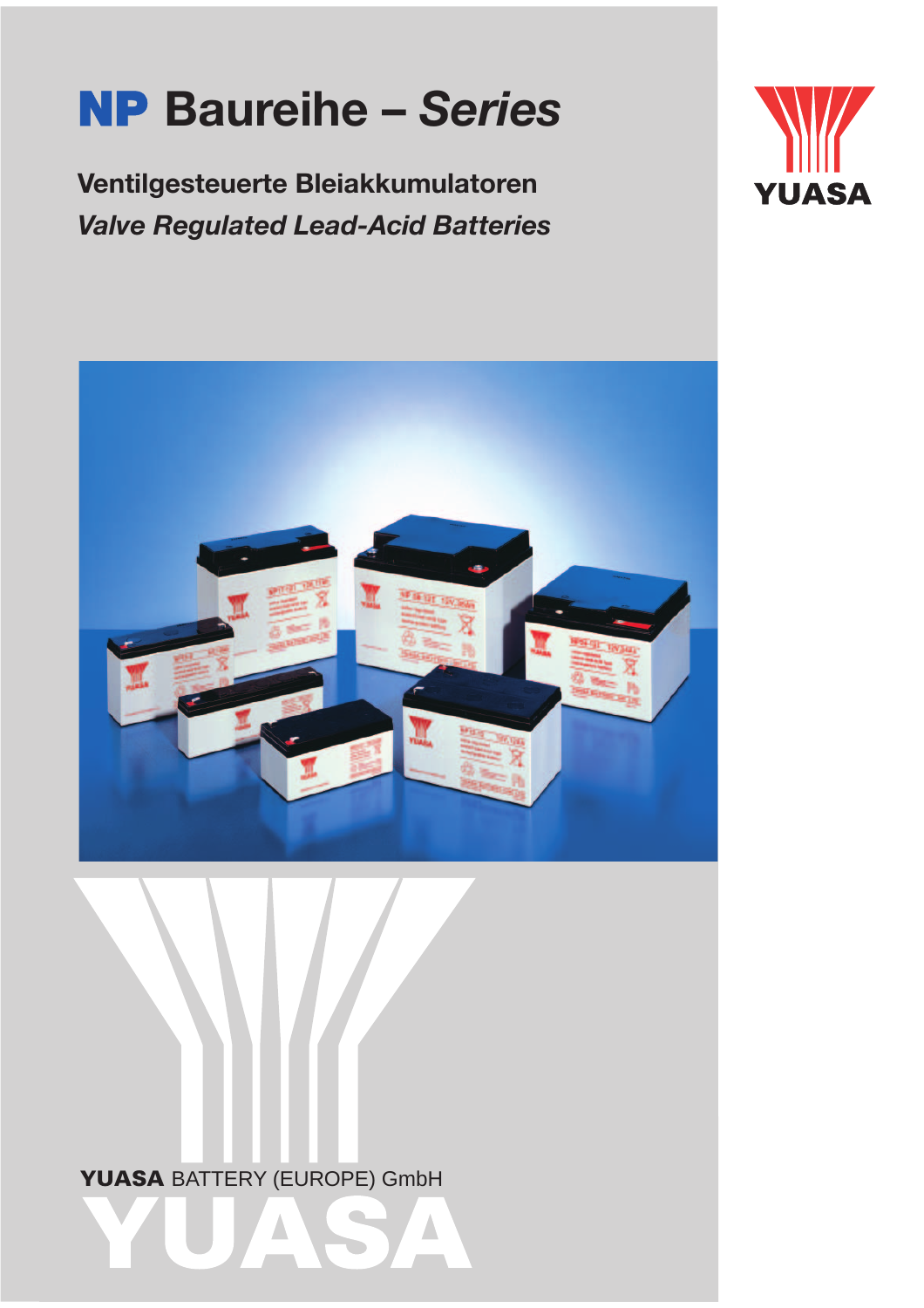

# **Ventilgesteuerte Bleisäureakkumulatoren der Baureihe NP**

# *Valve Regulated Lead-Acid Batteries NP*

**Yuasa als der in Europa marktbeherrschende Hersteller von wartungsfreien stationären Industriebatterien hat die Baureihe NP, deren Produktion im letzten Jahrzehnt bei über 40 Millionen Einheiten lag, technisch in betriebs- und zuverlässigkeitsbestimmenden Eigenschaften permanent verbessert, so daß der Anwender ein absolut ausgereiftes und kommerziell breit eingeführtes Produkt erwirbt, das in einer Vielzahl von Anwendungen seine Zuverlässigkeit bewiesen hat.**

*Yuasa as leading manufacturer of valve regulated lead-acid batteries has been improving all properties determining reliability and operational performance. The effect is that the end-user acquires a fully mature and commercially accepted product, which has proved its reliability in many various applications.*

### **Allgemeine Produktmerkmale –** *General Features*

- Lebensdauer: 3-5 Jahre nach Eurobat *Design life: 3-5 years according to Eurobat*
- NP-Batterien können dauerhaft in Seitenlage betrieben werden *NP batteries can permanently be operated in any orientation excluding continuous use inverted.*
- Schlag- und bruchfestes Kunststoffgehäuse aus ABS *Mechanically strong ABS - container*
- FR-Gehäusematerial auf Wunsch schwer entflammbar gemäß UL 94 VO, entsprechend EN 60707 *Container material for FR batteries on special request is extremely flame-retardant according to UL 94 VO, equivalent to EN 60707*
- Fertigung der NP Batterien gemäß EN ISO 9001:2000 Qualitätsmanagementsystem und EN ISO 14001:2000 Umweltmanagementsystem *Manufacture of NP batteries according to EN ISO 9001:2000 Quality Management Systems and EN ISO 14001:2000 Environment Management Systems*
- Verlängerung der Gebrauchsdauer aufgrund einer speziellen Legierung der positiven Platte *Extension of service life by means of a special alloy*
- VdS/UL Zulassungen *Certified by VdS and Underwriters Laboratories*
- Temperaturbereiche: Aufladung: -15° C bis +50° C Entladung: -15° C bis +60° C<br>Lagerung: -20° C bis +50° C -20° C bis +50° C<br>-15° C up to +50° C *Temperature ranges: Charging: Discharging:-15*° *C up to +60*° *C Storage: -20*° *C up to +50*° *C*

#### **Besondere Produktmerkmale –** *Particular Features*

- Ventilgesteuerte Konstruktion, nahezu 100%ige Sauerstoffrekombination bei jedem Aufladevorgang *Valve regulated design with nearly 100% gas recombination during float charging*
- Elektrolyt in Glasfaservlies gebunden (AGM=Absorbing GlassMatt Technology) *AGM = Absorbing GlassMatt technology in which the electrolyte is fully absorbed*
- Kein Auffüllen des Elektrolyts notwendig *No topping up of electrolyte necessary*
- Korrosionsbeständige Hochleistungsgitterplatten mit Blei-Kalzium Legierung *High current drain grid being resistant to corrosion by virtue of a lead-calcium alloy*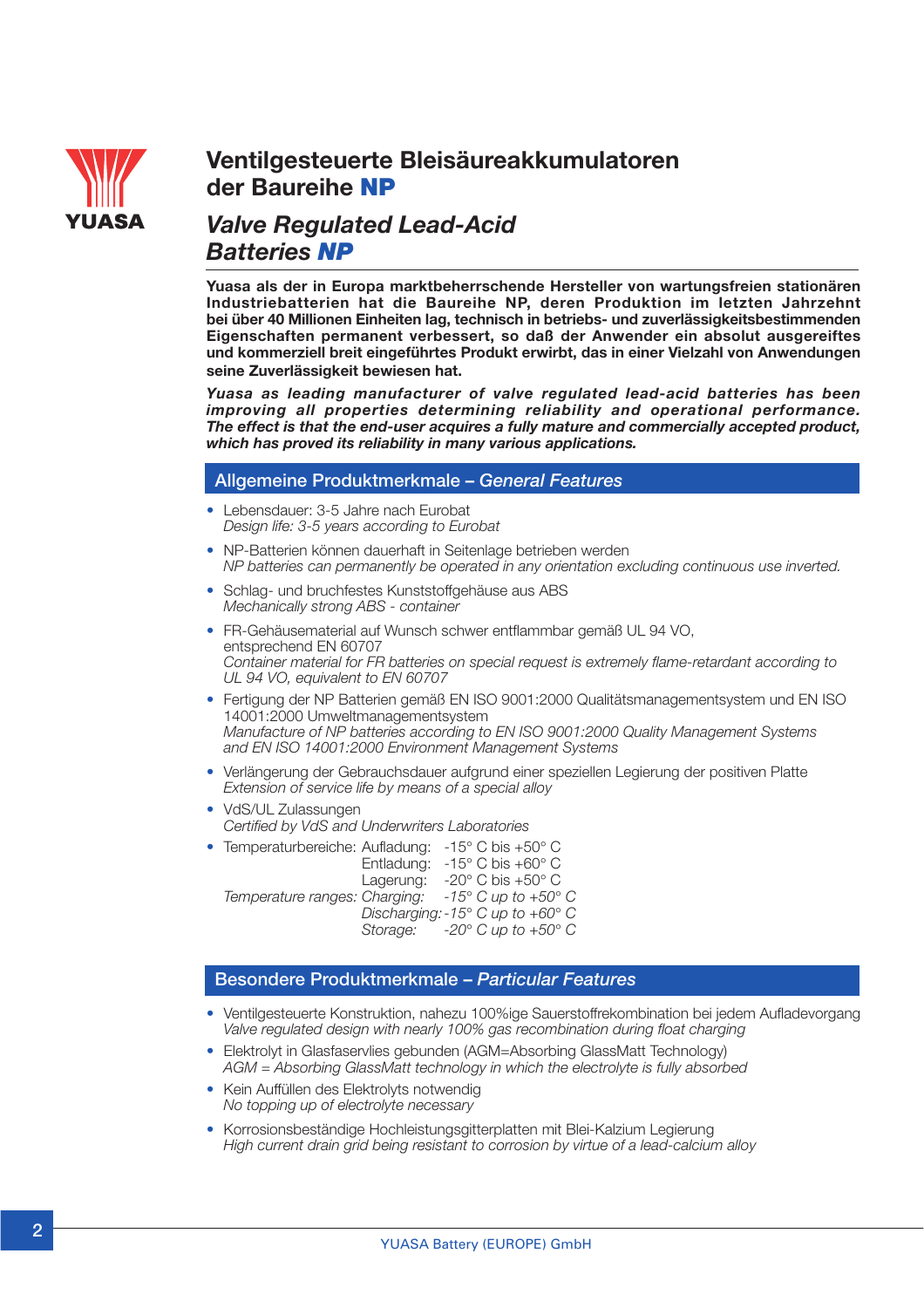- Weiter Betriebstemperaturbereich bei entsprechender temperaturabhängiger Spannungskompensation *Wide range of operating temperatures with temperature compensated charging*
- *•* Sehr gute Ladeeffizienz *Very good charging efficiency*
- Kein Gefahrgut gemäß IATA *Classified as "non-spillable" and therefore exempt from IATA Dangerous Goods Regulations*
- Konformität zu EN 61056 *Conforming to EN 61056*
- Hohe Lebensdauer bei geringer Selbstentladung, 3% pro Monat bei 20° C *Extended shelf life at low self-discharge level approximately 3% per month at 20*° *C*

| <b>Batterie-</b><br><b>Type</b> | <b>FR</b>                  | Nenn-<br>Option spannung [V] 20 h. 1,75V  | <b>Kapazität</b> | <b>Kapazität</b><br>10 h. 1.75V       |        | Abmessungen/<br><b>Dimensions [mm]</b> |                        | <b>Gewicht</b><br>[kg] | Lavout         | Pol-Typ         | Innenwider-<br>stand m $\Omega$           | <b>Maximaler</b><br><b>Entladestrom</b><br>[A]           | Kurzschlussstrom<br>Ik [A] gem<br><b>IEC 896-2</b>          |
|---------------------------------|----------------------------|-------------------------------------------|------------------|---------------------------------------|--------|----------------------------------------|------------------------|------------------------|----------------|-----------------|-------------------------------------------|----------------------------------------------------------|-------------------------------------------------------------|
| <b>Battery</b><br><b>Type</b>   | <b>FR</b><br><b>Option</b> | <b>Nominal</b><br>Voltage [V] 20 h. 1,75V | <b>Capacity</b>  | <b>Capacity</b><br>10 h. 1,75V Length | Länge/ | <b>Breite/</b><br><b>Width</b>         | Höhe/<br><b>Height</b> | Weight<br>[k]          | Layout         | <b>Terminal</b> | <b>Internal Re-</b><br>sistance $m\Omega$ | <b>Maximum</b><br><b>Discharge</b><br><b>Current [A]</b> | <b>Short Circuit</b><br>Current Ik [A] acc.<br>to IEC 896-2 |
| <b>NP1-6</b>                    | $\mathbf{x}$               | 6                                         | 1                | 0.9                                   | 51     | 42,5                                   | 54,5                   | 0.25                   | 5              | A               | 179                                       | $\overline{7}$                                           | 36                                                          |
| NP1.2-6                         |                            | 6                                         | 1,2              | 1.1                                   | 97     | 25                                     | 54.5                   | 0.31                   | $\mathbf{1}$   | A               | 147                                       | 8.4                                                      | 44                                                          |
| <b>NP3-6</b>                    |                            | 6                                         | 3                | 2,8                                   | 134    | 34                                     | 64                     | 0.57                   | 1              | A               | 59                                        | 21                                                       | 109                                                         |
| <b>NP4-6</b>                    |                            | 6                                         | $\overline{4}$   | 3.7                                   | 70     | 47                                     | 105.5                  | 0.85                   | 5              | A               | 44                                        | 28                                                       | 145                                                         |
| <b>NP7-6</b>                    | $\mathbf{x}$               | 6                                         | $\overline{7}$   | 6,5                                   | 151    | 34                                     | 97.5                   | 1.35                   | 1              | A               | 25                                        | 49                                                       | 254                                                         |
| NP10-6*                         | $\mathbf{x}$               | 6                                         | 10               | 9.3                                   | 151    | 50                                     | 97,5                   | 1.93                   | $\mathbf{1}$   | A               | 18                                        | 70                                                       | 363                                                         |
| NP12-6*                         |                            | 6                                         | 12               | 11,2                                  | 151    | 50                                     | 97,5                   | 2.05                   | 1              | D               | 15                                        | 75                                                       | 435                                                         |
| NP0.8-12                        | $\mathbf{x}$               | 12                                        | 0.8              | 0.7                                   | 96     | 25                                     | 61,5                   | 0.35                   | $\overline{7}$ | Е               | 445                                       | 5.6                                                      | 29                                                          |
| NP1.2-12*                       | x                          | 12                                        | 1,2              | 1.1                                   | 97     | 48                                     | 54.5                   | 0.57                   | 3              | A               | 293                                       | 8,4                                                      | 44                                                          |
| <b>NP2-12</b>                   | $\mathbf{x}$               | 12                                        | $\overline{2}$   | 1.8                                   | 150    | 20                                     | 89                     | 0.70                   | 8              | B               | 161                                       | 14                                                       | 80                                                          |
| NP2.3-12*                       |                            | 12                                        | 2,3              | 2,1                                   | 178    | 34                                     | 64                     | 0,94                   | 1              | A               | 155                                       | 16,1                                                     | 83                                                          |
| NP3.2-12                        | $\mathbf{x}$               | 12                                        | 3,2              | 3,0                                   | 134    | 67                                     | 64                     | 1,17                   | 3              | A               | 111                                       | 22,4                                                     | 116                                                         |
| <b>NP4-12</b>                   | $\mathbf{x}$               | 12                                        | 4                | 3,7                                   | 90     | 70                                     | 106                    | 1,70                   | 1              | A               | 89                                        | 28                                                       | 145                                                         |
| NP7-12*                         | $\mathbf{x}$               | 12                                        | $\overline{7}$   | 6,5                                   | 151    | 65                                     | 97,5                   | 2.65                   | $\overline{4}$ | A               | 51                                        | 49                                                       | 254                                                         |
| <b>NP7-12L</b>                  | $\mathbf{x}$               | 12                                        | $\overline{7}$   | 6,5                                   | 151    | 65                                     | 97,5                   | 2.65                   | 4              | D               | 51                                        | 49                                                       | 254                                                         |
| NP12-12*                        | $\mathbf{x}$               | 12                                        | 12               | 11,2                                  | 151    | 98                                     | 97,5                   | 4.09                   | 4              | D               | 30                                        | 84                                                       | 435                                                         |
| NP17-12I*                       | $\mathbf{x}$               | 12                                        | 17               | 14,0                                  | 181    | 76                                     | 167                    | 5.97                   | $\overline{2}$ | C               | 20                                        | 119                                                      | 631                                                         |
| NP24-12I*                       | $\mathbf{x}$               | 12                                        | 24               | 22,3                                  | 166    | 175                                    | 125                    | 8,92                   | $\overline{2}$ | C               | 15                                        | 168                                                      | 871                                                         |
| NP38-12I*                       | $\mathbf{x}$               | 12                                        | 38               | 35,4                                  | 197    | 165                                    | 170                    | 13,93                  | $\overline{2}$ | C               | 9                                         | 266                                                      | 1.379                                                       |
| NP65-12I*                       | $\mathbf{x}$               | 12                                        | 65               | 60.5                                  | 350    | 166                                    | 174                    | 22,82                  | $\overline{2}$ | C               | 5                                         | 455                                                      | 2.395                                                       |

#### **Allgemeine Spezifikation der Baureihe NP –** *NP Series General Specifications*

**\* mit VdS-Zulassung**

**\*** *with VdS-approval*

**FR = schwer entflammbarer Container**

*FR = flame retardant container*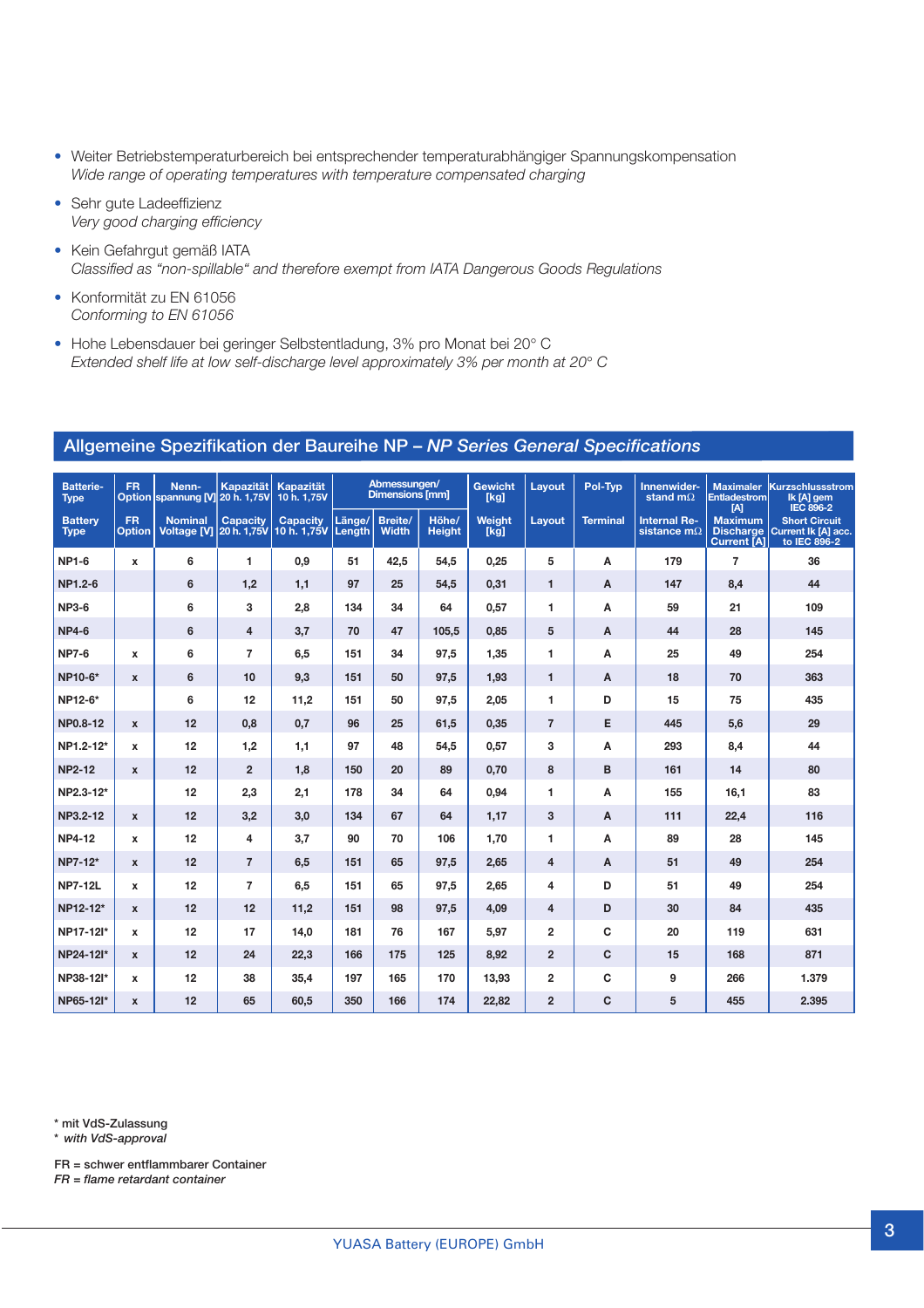- Unterbrechungsfreie Stromversorgung (USV)
- Telekommunikation
- Feueralarm- und Sicherheitssysteme
- Medizinische Geräte
- Photovoltaische Anwendungen
- Steuer- und Regelungssysteme
- Elektronische Testgeräte
- Geophysikalische Geräte
- Marine Ausrüstungen Bahn

# **Anwendungsbereiche** *Main Fields of Application*

- *• Uninterruptible Power Supply (UPS)*
- *• Telecommunication*
- *• Fire alarm and security systems*
- *• Medical appliance*
- *• Solar applications*
- *• Electronic test equipment*
- *• Electronic measuring devices*
- *• Geophysical devices*
- *• Marine equipment* – *Railway*

# **Empfohlene Entladeschlußspannung Top-Charging-Empfehlungen** *Recommended Cut-off Voltage Top-Charging-Recommendation*

| Entladestrom<br><b>Discharge</b><br><b>Current</b> | Entladeschlußspannung<br>pro Zelle (V/Zelle)<br><b>Cut-off Voltage/cell</b>                                                | <b>Batteriealter</b><br>Lagerzeit<br><b>Battery Age</b><br><b>Storagetime</b> | <b>Top-Charging</b><br>Empfehlung<br><b>Top-Charging</b><br>Recommendation                                       |
|----------------------------------------------------|----------------------------------------------------------------------------------------------------------------------------|-------------------------------------------------------------------------------|------------------------------------------------------------------------------------------------------------------|
| $\leq 0,10 \text{ CA}$                             | 1,75 V/Zelle<br>V/cell                                                                                                     | bis 6 Monate<br>nach<br>Herstellung                                           | 4 - 6 Std. mit 0,1 C Konstantstrom<br>oder 15 bis 20 Stunden mit<br>Konstantspannung 2,4V/Zelle                  |
| 0,17CA                                             | 1,70 V/Zelle<br>V/cell                                                                                                     | up to 6 months<br>after date of<br>manufacture                                | 4 - 6 hours at 0,1 C constant curre<br>or 15 - 20 hours at constant voltag<br>$2.4$ V/cell                       |
| 0,26 CA                                            | 1,67 V/Zelle<br>V/cell                                                                                                     |                                                                               | länger als 72 Std.<br>mit Konstantspannung 2,275 V/Zel<br>more than 72 hours<br>at constant voltage 2,275 V/cell |
| 0,60 CA                                            | 1,60 V/Zelle                                                                                                               | bis 12 Monate<br>nach<br>Herstellung                                          | 8-10 Std. mit 0,1C Konstantstrom<br>oder 20 - 24 Stunden mit Konstant<br>spannung 2,4 V/Zelle                    |
|                                                    | V/cell                                                                                                                     | up to 12 months<br>after date of<br>manufacture                               | 8 - 10 hours at 0,1 C constant curre<br>or 20 to 24 hours at constant voltage<br>$2,4$ V/cell                    |
| 3 CA                                               | 1,50 V/Zelle Entladetiefe beeinträchtigt<br>die Lebensdauer<br>Depth of discharge<br>V/cell<br>detrimental to service life |                                                                               | 48 - 144 Std. mit Konstantspannur<br>2,35 V/Zelle<br>$48 - 144$ hours<br>at constant voltage 2,35 V/cell         |

| deschlußspannung<br>Zelle (V/Zelle)<br>off Voltage/cell                                                               | <b>Batteriealter</b><br>Lagerzeit<br><b>Battery Age</b><br><b>Storagetime</b> | <b>Top-Charging</b><br>Empfehlung<br><b>Top-Charging</b><br>Recommendation                                                                                |
|-----------------------------------------------------------------------------------------------------------------------|-------------------------------------------------------------------------------|-----------------------------------------------------------------------------------------------------------------------------------------------------------|
| V/Zelle<br>V/cell                                                                                                     | bis 6 Monate<br>nach<br>Herstellung                                           | 4 – 6 Std. mit 0,1 C Konstantstrom<br>oder 15 bis 20 Stunden mit<br>Konstantspannung 2,4V/Zelle                                                           |
| V/Zelle<br>V/cell                                                                                                     | up to 6 months<br>after date of<br>manufacture                                | 4 - 6 hours at 0,1 C constant current<br>or 15 - 20 hours at constant voltage<br>$2.4$ V/cell<br>länger als 72 Std.<br>mit Konstantspannung 2,275 V/Zelle |
| V/Zelle<br>V/cell                                                                                                     |                                                                               | more than 72 hours<br>at constant voltage 2,275 V/cell                                                                                                    |
| V/Zelle                                                                                                               | bis 12 Monate<br>nach<br>Herstellung                                          | 8-10 Std. mit 0,1C Konstantstrom<br>oder 20 - 24 Stunden mit Konstant-<br>spannung 2,4 V/Zelle                                                            |
| V/cell                                                                                                                | up to 12 months<br>after date of<br>manufacture                               | 8 – 10 hours at 0,1 C constant current<br>or 20 to 24 hours at constant voltage<br>$2,4$ V/cell                                                           |
| V/Zelle Entladetiefe beeinträchtigt<br>die Lebensdauer<br>V/cell<br>Depth of discharge<br>detrimental to service life |                                                                               | 48 - 144 Std. mit Konstantspannung<br>2,35 V/Zelle<br>48 - 144 hours<br>at constant voltage 2,35 V/cell                                                   |

### **Position der Batteriepole –** *Terminal Location*

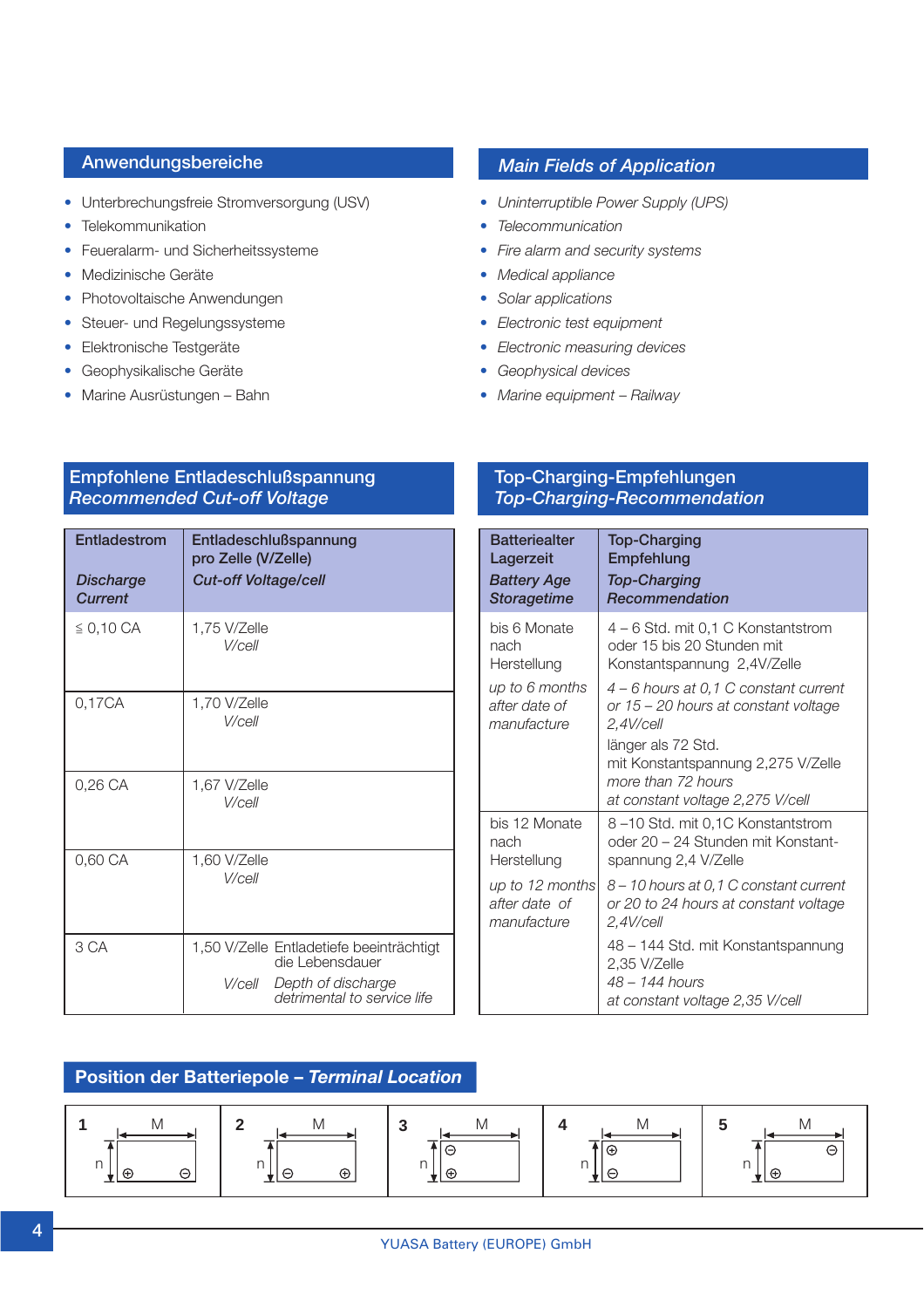# **Abmessungen –** *Dimensions*







**Poltypen –** *Terminals*



# **Spezifikationen –** *Specifications*



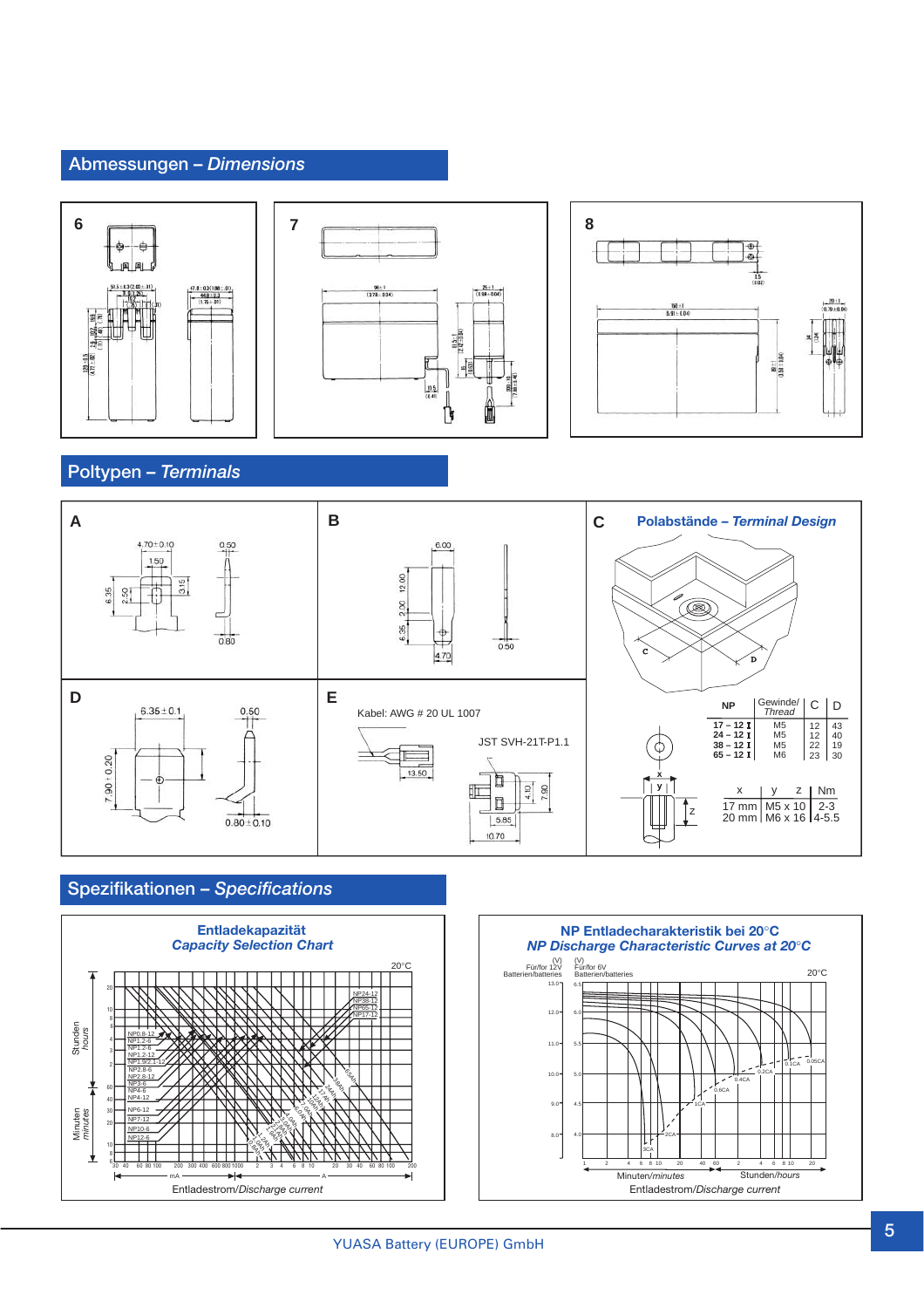| 20 Std./hrs.<br>Kapazität<br>capacity | 0,05C | 0,1C | 0,2C | 0,4C | 0,6C | 1 <sub>C</sub>        | 2C                    | 3C  |
|---------------------------------------|-------|------|------|------|------|-----------------------|-----------------------|-----|
| 0,8 Ah                                | 0,04A | 0,08 | 0,16 | 0,32 | 0,48 | 0,8                   | 1,6                   | 2,4 |
| 1                                     | 0,05  | 0,10 | 0,20 | 0,40 | 0,60 |                       | $\mathbf{2}^{\prime}$ | 3   |
| 1,2                                   | 0,06  | 0,12 | 0,24 | 0,48 | 0,72 | 1,2                   | 2,4                   | 3,6 |
| $\overline{2}$                        | 0,10  | 0,20 | 0,40 | 0,80 | 1,20 | $\mathbf{2}^{\prime}$ | $\overline{4}$        | 6   |
| 2,1                                   | 0,105 | 0,21 | 0,42 | 0,84 | 1,26 | 2,1                   | 4,2                   | 6,3 |
| 2,3                                   | 0,115 | 0,23 | 0,46 | 0,92 | 1,38 | 2,3                   | 4,6                   | 6,9 |
| 2,8                                   | 0,14  | 0,28 | 0,56 | 1,12 | 1,68 | 2,8                   | 5,6                   | 8,4 |
| 3                                     | 0,15  | 0,30 | 0,60 | 1,20 | 1,80 | 3                     | 6                     | 9   |
| $\overline{4}$                        | 0,20  | 0,40 | 0,80 | 1,60 | 2,40 | $\overline{4}$        | 8                     | 12  |
| $\overline{7}$                        | 0,35  | 0,70 | 1,40 | 2,80 | 4,20 | $\overline{7}$        | 14                    | 21  |
| 10                                    | 0,50  | 1,0  | 2,0  | 4,0  | 6,0  | 10                    | 20                    | 30  |
| 12                                    | 0,60  | 1,20 | 2,40 | 4,80 | 7,20 | 12                    | 24                    | 36  |
| 17                                    | 0,85  | 1,70 | 3,40 | 6,80 | 10   | 17                    | 34                    | 51  |
| 24                                    | 1,20  | 2,40 | 4,80 | 9,60 | 14   | 24                    | 48                    | 72  |
| 38                                    | 1,90  | 3,80 | 7,60 | 15   | 22   | 38                    | 76                    | 114 |
| 65                                    | 3,25  | 6,50 | 13   | 26   | 39   | 65                    | 130                   | 195 |

#### **Entladestrom (Ampère) bei vorgegebener Entladerate** *Discharge current (***Ampères)** *at stipulated discharge rates*

**Konstant-Wattentnahme bei vorgegebener Entladeschlußspannung: Watt/Ah/Zelle bei 20**° **C** *Power drain over time at stipulated cut-off voltages: Watt/Ah/Cell at 20*° *C*

| Entladezeit/<br><b>Discharge</b><br>time<br>V/Zelle<br>V/cell | 5 M   | 10 M  | 15 M  | 20 M  | 25 M  | 30 M  | 35 M  | 40 M  | 45 M  | 60 M  | 2 Std.<br>2 hrs. | 3 Std.<br>3 hrs. | 5 Std.<br>5 hrs. |
|---------------------------------------------------------------|-------|-------|-------|-------|-------|-------|-------|-------|-------|-------|------------------|------------------|------------------|
| 1,6                                                           | 5,421 | 3,884 | 3,074 | 2,554 | 2,211 | 1,943 | 1,767 | 1,621 | 1,490 | 1,201 | 0,721            | 0,524            | 0,346            |
| 1,63                                                          | 5,303 | 3,864 | 3,016 | 2,533 | 2,191 | 1,938 | 1,747 | 1,611 | 1,471 | 1,198 | 0,716            | 0,521            | 0,343            |
| 1,65                                                          | 5,268 | 3.806 | 2,984 | 2,513 | 2,178 | 1.914 | 1,743 | 1,602 | 1,458 | 1,194 | 0.713            | 0,518            | 0,341            |
| 1,67                                                          | 5,173 | 3,740 | 2,952 | 2,503 | 2,159 | ,895  | 1,728 | ,589  | 1,445 | 1,186 | 0,708            | 0,515            | 0,339            |
| 1,69                                                          | 5,056 | 3,712 | 2,922 | 2,477 | 2,128 | 1,881 | 1,705 | 1,580 | 1,432 | 1,174 | 0,704            | 0,513            | 0,337            |
| 1,7                                                           | 4,945 | 3,632 | 2,907 | 2,467 | 2,116 | 1,872 | 1,702 | 1,567 | 1,422 | 1,171 | 0,700            | 0,511            | 0,335            |
| 1,75                                                          | 4,692 | 3,551 | 2,822 | 2,372 | 2,048 | 1,819 | 1,648 | 1,517 | 1,373 | 1,151 | 0,682            | 0,496            | 0,326            |
| 1,8                                                           | 4,493 | 3.389 | 2,559 | 2,272 | 1.964 | 1.754 | 1,579 | 1.444 | 1,318 | 1,086 | 0,658            | 0.478            | 0,314            |
| 1,85                                                          | 4,130 | 3.163 | 2,526 | 2,144 | 1,857 | 1,655 | 1,482 | 1,350 | 1,240 | 1,023 | 0,622            | 0,459            | 0,300            |



**Selbstentladeverhalten bei verschiedenen Temperaturen** *NP Self Discharge Characteristics at various temperatures*  $(% )$ 

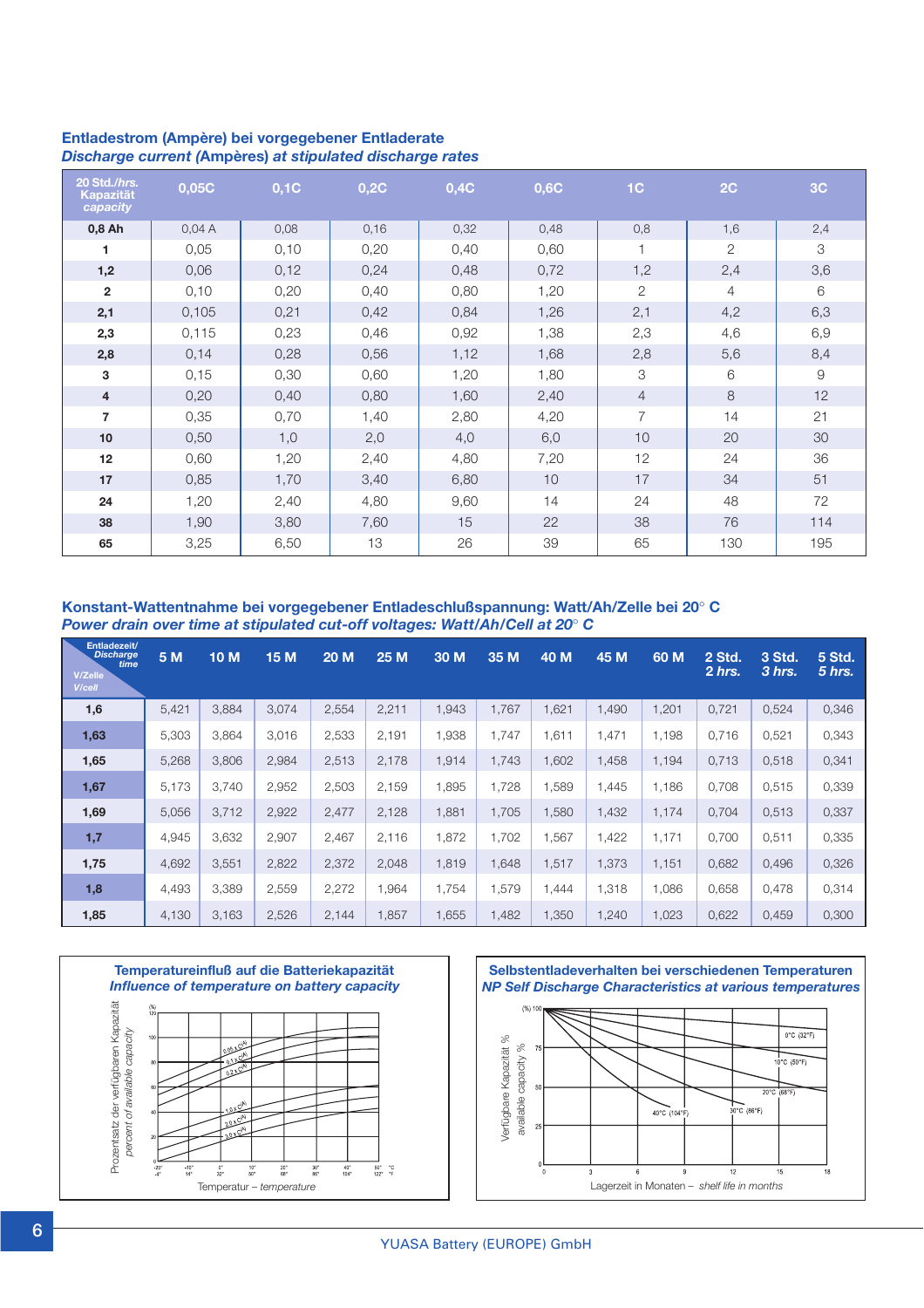





|                                  | YUASA NP Serie, geprüfte Qualität                                                                                |                               | <b>YUASA NP Series Standardized Quality</b>                                                                             |
|----------------------------------|------------------------------------------------------------------------------------------------------------------|-------------------------------|-------------------------------------------------------------------------------------------------------------------------|
| <b>EN ISO</b><br>9001:2000       | Batterien aus unserer europäischen Produk-<br>tion werden nach Qualitätsstandard FN ISO<br>9001:2000 hergestellt | <b>EN ISO</b><br>9001:2000    | Batteries from our European factory are<br>manufactured in accordance<br>with EN ISO 9001:2000                          |
| VdS-<br><b>Zulassung</b>         | NP Akkumulatoren sind VdS geprüft                                                                                | <b>VdS</b><br><b>Approval</b> | NP batteries are approved by VdS                                                                                        |
| IEC 61056/<br><b>IEC 60896-2</b> | Internationaler Standard für<br>ventilgesteuerte Bleiakkumulatoren                                               | IEC 61056/<br>IEC 60896-2     | In accordance with International Standard<br>for valve regulated lead-acid batteries                                    |
| <b>DIN-Normen</b>                | Wie DIN-43534; Akkumulatoren mit Gitter-<br>platten und festgelegtem Elektrolyt<br>DIN-Kurzzeichen: GiV          |                               | <b>DIN Standards</b> Like DIN-43534, accumulators with grid<br>plates and electrolyte absorbing glass-matt              |
| $UL -$<br>Anerkennung            | Die Baureihe NP ist im UL-Sicherheits-<br>standard unter MH 12970 und MH<br>28018 registriert                    | <b>UL-Approval</b>            | Yuasa NP-series batteries are approved<br>and listed in UL Directory with file no.<br>MH 12970 and MH 28018.            |
| <b>IATA</b>                      | Yuasa NP Batterien sind kein Gefahrengut<br>gemäß IATA. Sie sind als auslaufsicher<br>klassifiziert.             | <b>IATA</b>                   | Yuasa NP series batteries are exempt<br>from IATA Dangerous Goods Regulations.<br>They are classified as non-spillable. |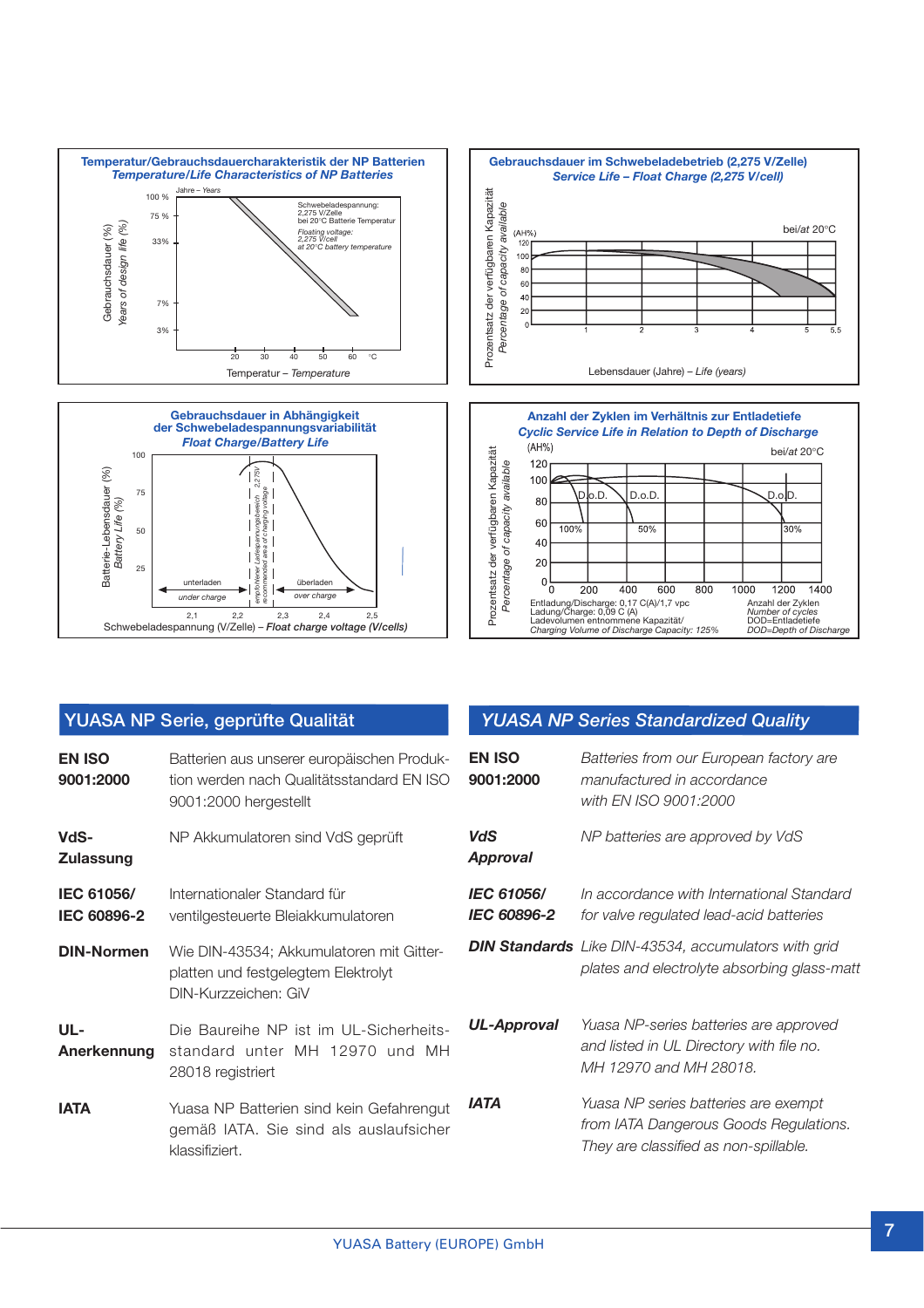**Autonomie in Minuten Autonomie in Stunden**

#### **NP Konstantleistungsentnahme (Watt/Zelle) bei 1,60 V/Zelle Entladeschlußspannung bei 20**°**C** *NP Constant Power Discharge (Watt/cell) to 1.60 V/cell cut-off voltage at 20*°*C*

|                      |      | <b>Autonomy in minutes</b> |      |      |      |      |      |      |      |      | <b>Autonomy in hours</b> |                |      |      |      |      |
|----------------------|------|----------------------------|------|------|------|------|------|------|------|------|--------------------------|----------------|------|------|------|------|
| $Type - Type$        | 5    | 10                         | 15   | 20   | 25   | 30   | 35   | 40   | 45   | 1    | $\overline{2}$           | $\overline{3}$ | 5    | 8    | 10   | 20   |
| <b>NP 1-6</b>        | 5,4  | 3,9                        | 3.0  | 2,5  | 2,2  | 1.9  | 1.7  | 1.6  | 1.5  | 1.2  | 0.7                      | 0.5            | 0.35 | 0.29 | 0.21 | 0,1  |
| NP 1.2-6 / NP 1.2-12 | 6,5  | 4,7                        | 3.6  | 3,0  | 2,6  | 2,3  | 2.1  | 1.9  | 1,8  | 1.4  | 0.9                      | 0.6            | 0.4  | 0.3  | 0,25 | 0,12 |
| <b>NP3-6</b>         | 16,3 | 11,7                       | 9,22 | 7,66 | 6,63 | 5.83 | 5,3  | 4.86 | 4.47 | 3.5  | 2.15                     | 1.57           | 1.04 | 0.87 | 0.63 | 0,3  |
| NP 4-6 / NP 4-12     | 21,7 | 15,5                       | 12,3 | 10,2 | 8.8  | 7,8  | 7,1  | 6.5  | 5,9  | 4.8  | 2.9                      | 2,1            | 1.4  | 0.96 | 0.75 | 0.4  |
| NP 7-6 / NP7-12      | 37,9 | 27,2                       | 21,5 | 17,9 | 15,5 | 13.6 | 12,4 | 11,3 | 10,4 | 8.4  | 5,0                      | 3.7            | 2,4  | 1.56 | 1.27 | 0,71 |
| <b>NP 10-6</b>       | 54,2 | 38,9                       | 30,7 | 25,5 | 22,1 | 19,4 | 17,7 | 16,2 | 14,9 | 12   | 7,2                      | 5.2            | 3.4  | 2.5  | 1.85 | 1,2  |
| NP 12-6 / NP 12-12   | 65,1 | 46,6                       | 36,9 | 30.6 | 26,5 | 23,3 | 21,5 | 19.4 | 17.8 | 14.4 | 8.6                      | 6.3            | 4.1  | 2.7  | 2.25 | 1.34 |
| <b>NP 0.8-12</b>     | 4,3  | 3.1                        | 2,4  | 2    | 1,8  | 1,5  | 1,4  | 1.3  | 1,2  | 1.0  | 0.6                      | 0.4            | 0.3  | 0.18 | 0.15 | 08   |
| <b>NP 2-12</b>       | 10.8 | 7.7                        | 6.1  | 5,1  | 4.5  | 3,9  | 3,5  | 3,3  | 2.9  | 2,4  | 1.5                      | 1.2            | 0.63 | 0.48 | 0.37 | 0.2  |
| <b>NP 2.3-12</b>     | 12,5 | 9,0                        | 7,0  | 5,8  | 5,3  | 4,5  | 3,9  | 3,7  | 3,4  | 2,7  | 1,6                      | 1,3            | 0.7  | 0.5  | 0.4  | 0,2  |
| <b>NP 3.2-12</b>     | 17,4 | 12,4                       | 9.8  | 8,1  | 7.0  | 6.3  | 5.7  | 5,2  | 4.8  | 3.8  | 2,3                      | 1.7            | 1.1  | 0.78 | 0.58 | 0.33 |
| <b>NP 17-12I</b>     | 92,1 | 66,1                       | 52,2 | 43,4 | 37,6 | 33,0 | 30,0 | 27,5 | 25,4 | 20,4 | 12,2                     | 8.8            | 5.9  | 4.1  | 3.1  | 1.74 |
| <b>NP 24-121</b>     | 130  | 93.2                       | 73.8 | 61,3 | 53.1 | 46.6 | 42,4 | 38,9 | 35,8 | 28,8 | 17,3                     | 12.6           | 8,3  | 5.76 | 4.53 | 2,5  |
| <b>NP 38-121</b>     | 206  | 148                        | 117  | 97,1 | 84,1 | 73,8 | 67,1 | 61,6 | 56,6 | 45,6 | 27,4                     | 19,9           | 13,1 | 9,22 | 7,9  | 3,84 |
| <b>NP 65-121</b>     | 352  | 253                        | 200  | 166  | 144  | 126  | 115  | 105  | 96,9 | 78,1 | 46,9                     | 34,1           | 22,5 | 15,7 | 12.0 | 6,5  |

#### **NP Konstantleistungsentnahme (Watt/Zelle) bei 1,65 V/Zelle Entladeschlußspannung bei 20**°**C** *NP Constant Power-Discharge (Watt/cell) to 1.65 V/cell cut-off voltage at 20*°*C*

|                      |                | <b>Autonomie in Minuten</b><br><b>Autonomy in minutes</b> |      |      |      |      |      |      |      |      |                | <b>Autonomie in Stunden</b><br><b>Autonomy in hours</b> |      |      |      |      |
|----------------------|----------------|-----------------------------------------------------------|------|------|------|------|------|------|------|------|----------------|---------------------------------------------------------|------|------|------|------|
| $Type - Type$        | $5\phantom{1}$ | 10                                                        | 15   | 20   | 25   | 30   | 35   | 40   | 45   | 1    | $\overline{2}$ | $\overline{3}$                                          | 5    | 8    | 10   | 20   |
| <b>NP 1-6</b>        | 5,3            | 3.8                                                       | 3.0  | 2.5  | 2.2  | 1.9  | 1.7  | 1.6  | 1.5  | 1.2  | 0,7            | 0.5                                                     | 0,35 | 0,27 | 0.2  | 0,1  |
| NP 1.2-6 / NP 1.2-12 | 6,3            | 4,6                                                       | 3.6  | 3.0  | 2,6  | 2,2  | 2,0  | 1,9  | 1,7  | 1,4  | 0,9            | 0,6                                                     | 0,4  | 0,28 | 0,24 | 0,12 |
| <b>NP3-6</b>         | 15,8           | 11,4                                                      | 8,95 | 7,54 | 6,53 | 5.74 | 5,23 | 4,81 | 4,37 | 3,58 | 2,14           | 1,55                                                    | 1,02 | 0,81 | 0,6  | 0,3  |
| NP4-6/NP4-12         | 21,0           | 15,2                                                      | 12,0 | 10,1 | 8.7  | 7.7  | 7.0  | 6,4  | 5,8  | 4,8  | 2,9            | 2,1                                                     | 1,4  | 0,93 | 0,74 | 0,4  |
| NP 7-6 / NP 7-12     | 36,9           | 26,6                                                      | 20,9 | 17,6 | 15,2 | 13,4 | 12.2 | 11.2 | 10.2 | 8,3  | 5,0            | 3,7                                                     | 2,4  | 1,55 | 1,27 | 0,7  |
| <b>NP 10-6</b>       | 52,7           | 38.1                                                      | 29,8 | 25,2 | 21.8 | 19.1 | 17.4 | 16   | 14,6 | 11,9 | 7,1            | 5,2                                                     | 3,4  | 2,3  | 1,83 | 11   |
| NP 12-6 / NP 12-12   | 63,2           | 45.6                                                      | 35,8 | 30.0 | 26.0 | 23.0 | 20.9 | 19.2 | 17.5 | 14.3 | 8,5            | 6,2                                                     | 4,1  | 2,7  | 2,21 | 1,26 |
| <b>NP 0.8-12</b>     | 4,2            | 3.0                                                       | 2,4  | 2,0  | 1.8  | 1,5  | 1,4  | 1.3  | 1,2  | 1,0  | 0,6            | 0,4                                                     | 0,3  | 0,18 | 0,15 | 0,08 |
| <b>NP 2-12</b>       | 10,5           | 7,5                                                       | 6.0  | 5.0  | 4,5  | 3,9  | 3,5  | 3,2  | 2,9  | 2,4  | 1,5            | 1,2                                                     | 0,63 | 0,46 | 0,37 | 0,2  |
| <b>NP 2.3-12</b>     | 12,0           | 8,8                                                       | 6,9  | 5.8  | 5.3  | 4,5  | 3,9  | 3,6  | 3,4  | 2,7  | 1,6            | 1,3                                                     | 0,72 | 0,5  | 0,4  | 0,25 |
| <b>NP 3.2-12</b>     | 16.9           | 12.1                                                      | 9.5  | 8.0  | 6.9  | 6.2  | 5,6  | 5.1  | 4.7  | 3,8  | 2,3            | 1,7                                                     | 1,1  | 0,74 | 0,58 | 0,33 |
| <b>NP 17-12I</b>     | 89,6           | 64,6                                                      | 50,7 | 42,7 | 36,8 | 32,5 | 29,5 | 27,1 | 24,8 | 20,2 | 12,1           | 8,8                                                     | 5,8  | 4,9  | 3,1  | 1,71 |
| <b>NP 24-121</b>     | 126            | 91,2                                                      | 71,5 | 60,2 | 52,0 | 45.8 | 41.7 | 38.3 | 35.1 | 28.5 | 17,1           | 12,5                                                    | 8,2  | 5,6  | 4,4  | 2,4  |
| <b>NP 38-121</b>     | 200            | 144                                                       | 113  | 99.6 | 82,5 | 72.7 | 66.2 | 60.7 | 55,5 | 45,2 | 27,1           | 19,7                                                    | 13,0 | 8,9  | 7,0  | 3,8  |
| <b>NP 65-121</b>     | 343            | 247                                                       | 194  | 163  | 141  | 125  | 114  | 104  | 94,8 | 77,3 | 46,3           | 33,7                                                    | 22,2 | 15,0 | 11,9 | 6,5  |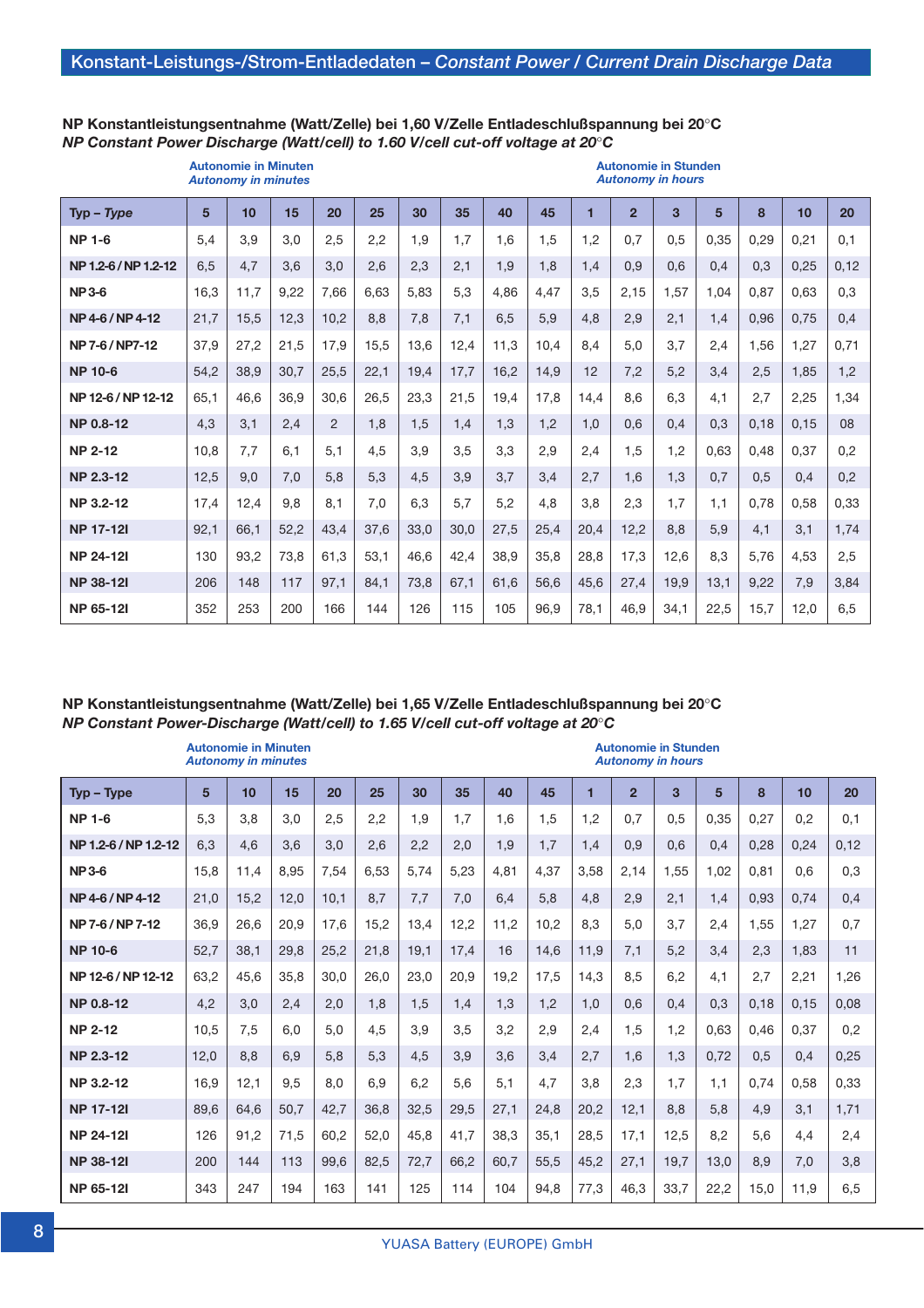#### **NP Konstantleistungsentnahme (Watt/Zelle) bei 1,70 V/Zelle Entladeschlußspannung bei 20**°**C** *NP Constant Power-Discharge (Watt/cell) to 1.70 V/cell cut-off voltage at 20*°*C*

|                      |      | <b>Autonomie in Minuten</b><br><b>Autonomy in minutes</b> |      |      |      |      |      |      |      |      | <b>Autonomie in Stunden</b><br><b>Autonomy in hours</b> |      |      |      |      |      |
|----------------------|------|-----------------------------------------------------------|------|------|------|------|------|------|------|------|---------------------------------------------------------|------|------|------|------|------|
| $Tvp - Type$         | 5    | 10                                                        | 15   | 20   | 25   | 30   | 35   | 40   | 45   |      | $\overline{2}$                                          | 3    | 5    | 8    | 10   | 20   |
| <b>NP 1-6</b>        | 4.9  | 3.69                                                      | 2.9  | 2.5  | 2.1  | 1.9  | 1.7  | 1.6  | 1.4  | 1.2  | 0.7                                                     | 0.5  | 0.3  | 0.22 | 0.18 | 0,1  |
| NP 1.2-6 / NP 1.2-12 | 5,9  | 4.4                                                       | 3.5  | 3.0  | 2,5  | 2,2  | 2,0  | 1,9  | 1.7  | 1,4  | 0.8                                                     | 0.6  | 0.4  | 0.26 | 0,22 | 0,12 |
| <b>NP3-6</b>         | 14.8 | 10.9                                                      | 8.72 | 7.4  | 6,35 | 5.62 | 5.11 | 4.7  | 4.27 | 3.51 | 2.1                                                     | 1.53 | 1.0  | 0.66 | 0.54 | 0,3  |
| NP 4-6 / NP 4-12     | 19.8 | 14.5                                                      | 11.6 | 9.9  | 8.5  | 7,5  | 6.8  | 6.3  | 5.7  | 4.7  | 2,8                                                     | 2,0  | 1.3  | 0.88 | 0.72 | 0,4  |
| NP 7-6 / NP 7-12     | 34.6 | 25.4                                                      | 20.3 | 17.3 | 14.8 | 13.1 | 11.9 | 11.0 | 9.9  | 8.2  | 4.9                                                     | 3.6  | 2.3  | 1.54 | 1.27 | 0.7  |
| <b>NP 10-6</b>       | 49,5 | 36.3                                                      | 29.1 | 24,7 | 21,2 | 18,7 | 17,0 | 15.7 | 14,2 | 11.7 | 7,0                                                     | 5.1  | 3.3  | 2,2  | 1.8  | 1,0  |
| NP 12-6 / NP 12-12   | 59,3 | 43.6                                                      | 34.9 | 29.6 | 25,4 | 22,5 | 20,4 | 18.8 | 17.1 | 14.1 | 8.4                                                     | 6.1  | 4.1  | 2,64 | 2,18 | 1,18 |
| <b>NP 0.8-12</b>     | 4.0  | 2,9                                                       | 2,3  | 2.0  | 1,7  | 1.5  | 1.4  | 1.3  | 1.1  | 0.9  | 0.6                                                     | 0.4  | 0.3  | 0.18 | 0.15 | 0.08 |
| <b>NP 2-12</b>       | 10.0 | 7,63                                                      | 5.8  | 4.9  | 4,5  | 3, 8 | 3,4  | 3.1  | 2.8  | 2,3  | 1.4                                                     | 1.2  | 0.63 | 0.44 | 0.37 | 0,2  |
| <b>NP 2.3-12</b>     | 11,4 | 8.3                                                       | 6.7  | 5,7  | 5,3  | 4.38 | 3.8  | 3.5  | 3.29 | 2.6  | 1.5                                                     | 1.3  | 0.7  | 0.5  | 0.4  | 0,23 |
| NP 3.2-12            | 15.9 | 11.6                                                      | 9.4  | 7.9  | 6.8  | 6.0  | 5.4  | 5.0  | 4.6  | 3.7  | 2.2                                                     | 1.6  | 1.0  | 0.74 | 0.58 | 0,32 |
| <b>NP 17-121</b>     | 84,1 | 61.8                                                      | 49.4 | 44,2 | 35,9 | 31.8 | 28.9 | 26,6 | 24.1 | 19.9 | 11.9                                                    | 8.7  | 5.7  | 3.7  | 3.1  | 1.66 |
| <b>NP 24-121</b>     | 119  | 87,2                                                      | 69,9 | 59,2 | 50,8 | 44,9 | 40,8 | 37,6 | 34,1 | 28,1 | 16.8                                                    | 12.3 | 8.0  | 5,28 | 4,32 | 2,35 |
| <b>NP 38-121</b>     | 188  | 138                                                       | 111  | 93,7 | 80,5 | 71,2 | 64,8 | 59,5 | 54,0 | 44,5 | 26,2                                                    | 19.4 | 12,7 | 8,36 | 6,84 | 3,72 |
| <b>NP 65-121</b>     | 321  | 236                                                       | 189  | 160  | 138  | 122  | 111  | 102  | 92,4 | 76,1 | 45,5                                                    | 33.2 | 21,8 | 14,3 | 11.7 | 6,3  |

#### **NP Konstantleistungsentnahme (Watt/Zelle) bei 1,75 V/Zelle Entladeschlußspannung bei 20**°**C** *NP Constant Power-Discharge (Watt/cell) to 1.75 V/cell cut-off voltage at 20*°*C*

|                      |                | <b>Autonomie in Minuten</b><br><b>Autonomy in minutes</b> |      |      |      |      |      |      |      |                | <b>Autonomie in Stunden</b><br><b>Autonomy in hours</b> |      |      |      |      |      |
|----------------------|----------------|-----------------------------------------------------------|------|------|------|------|------|------|------|----------------|---------------------------------------------------------|------|------|------|------|------|
| $Tvp - Type$         | $5\phantom{1}$ | 10                                                        | 15   | 20   | 25   | 30   | 35   | 40   | 45   | $\blacksquare$ | $\overline{2}$                                          | 3    | 5    | 8    | 10   | 20   |
| <b>NP 1-6</b>        | 4.8            | 3.6                                                       | 2.8  | 2.4  | 2.0  | 1.8  | 1.6  | 1.5  | 1.4  | 1.2            | 0.7                                                     | 0.5  | 0.3  | 0.22 | 0.18 | 0.1  |
| NP 1.2-6 / NP 1.2-12 | 5.6            | 4.3                                                       | 3.4  | 2,8  | 2,5  | 2,2  | 2,0  | 1.8  | 1.6  | 1,4            | 0.8                                                     | 0.6  | 0.4  | 0.26 | 0.22 | 0,12 |
| <b>NP3-6</b>         | 14.1           | 10.7                                                      | 8.47 | 7.12 | 6.14 | 5.46 | 4.94 | 4.55 | 4.12 | 3.45           | 2.05                                                    | 1.49 | 0.98 | 0.66 | 0.54 | 0.3  |
| NP4-6/NP4-12         | 18.8           | 14,2                                                      | 11.3 | 9,5  | 8,2  | 7,3  | 6.6  | 6.1  | 5,5  | 4.6            | 2.7                                                     | 2.0  | 1.3  | 0.87 | 0.71 | 0.41 |
| NP 7-6 / NP 7-12     | 32,8           | 24.8                                                      | 19.8 | 16.6 | 14.3 | 12,7 | 11.5 | 10.6 | 9.6  | 8.1            | 4.8                                                     | 3.5  | 2.3  | 1.5  | 1.27 | 0.7  |
| <b>NP 10-6</b>       | 46.9           | 35.5                                                      | 28,2 | 23,7 | 20,5 | 18.2 | 16.5 | 15.2 | 13.7 | 11.5           | 6.8                                                     | 5.0  | 3.3  | 2.2  | 1.8  | 1,0  |
| NP 12-6 / NP12-12    | 56,3           | 42,6                                                      | 33,9 | 28,5 | 24,6 | 21.8 | 19,8 | 18,2 | 16,5 | 13,8           | 8.2                                                     | 6.0  | 3.9  | 2.6  | 2,18 | 1,22 |
| <b>NP 0.8-12</b>     | 3.8            | 2.8                                                       | 2.3  | 1.9  | 1.6  | 1.5  | 1.3  | 1.2  | 1.1  | 0.9            | 0.5                                                     | 0.4  | 0.3  | 0.17 | 0.15 | 0.08 |
| <b>NP 2-12</b>       | 9.3            | 7,1                                                       | 5.7  | 4,7  | 4,1  | 3.7  | 3.3  | 3,1  | 2,7  | 2,3            | 1,4                                                     | 0.9  | 0.63 | 0.43 | 0.36 | 0,2  |
| <b>NP 2.3-12</b>     | 10,7           | 8.1                                                       | 6.6  | 5.5  | 4.7  | 4.3  | 3,7  | 3.5  | 3,2  | 2.6            | 1.5                                                     | 1.1  | 0.7  | 0.5  | 0.4  | 0,22 |
| NP 3.2-12            | 15.0           | 11.3                                                      | 10.9 | 7.6  | 6.5  | 5.8  | 5.3  | 4.8  | 4,4  | 3.7            | 2,2                                                     | 1.6  | 1.0  | 0.74 | 0.58 | 0,32 |
| <b>NP 17-121</b>     | 79.8           | 60.4                                                      | 48.0 | 40.3 | 34,8 | 31,0 | 28.0 | 25.8 | 23,3 | 19.6           | 11.6                                                    | 8.6  | 5.6  | 3.7  | 3.1  | 1.66 |
| <b>NP 24-121</b>     | 113            | 85.2                                                      | 67.7 | 56.9 | 49.2 | 43.7 | 39.6 | 36.4 | 32,9 | 27,6           | 16,4                                                    | 12,0 | 7.8  | 5.2  | 4.31 | 2,35 |
| <b>NP 38-121</b>     | 178            | 135                                                       | 107  | 90.1 | 77,8 | 69.2 | 62.6 | 57,6 | 52,2 | 43.7           | 25,4                                                    | 18.8 | 12.4 | 8.3  | 6.9  | 3.72 |
| <b>NP 65-121</b>     | 305            | 231                                                       | 183  | 154  | 133  | 118  | 107  | 98.6 | 89.2 | 74,8           | 44,3                                                    | 32,2 | 21,2 | 14,2 | 11.8 | 6.3  |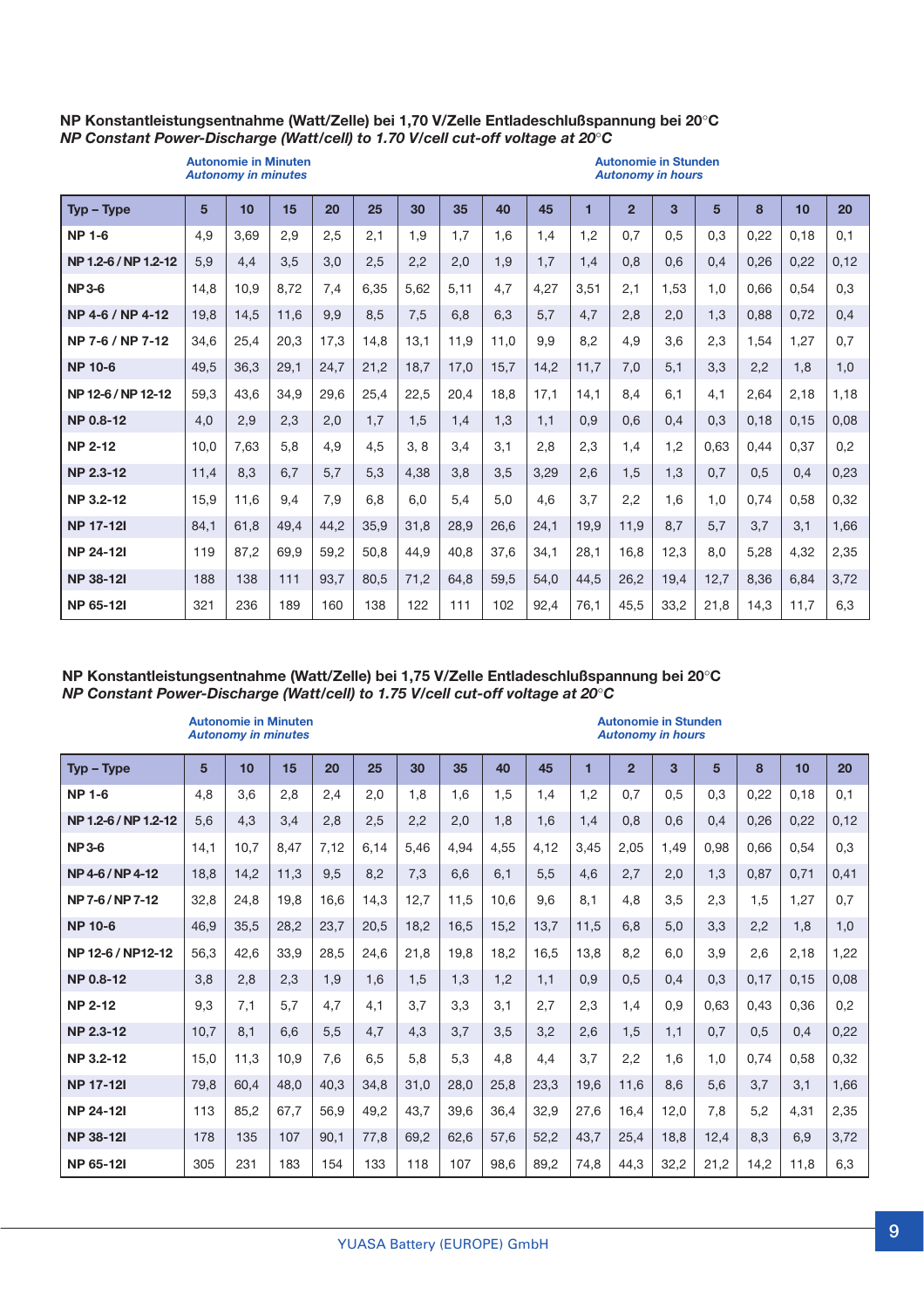#### **NP Konstantleistungsentnahme (Watt/Zelle) bei 1,80 V/Zelle Entladeschlußspannung bei 20**°**C** *NP Constant Power-Discharge (Watt/cell) to 1.80 V/cell cut-off voltage at 20*°*C*

# *Autonomy in minutes Autonomy in hours*

# **Autonomie in Minuten Autonomie in Stunden**

| $Type - Type$        | 5    | 10   | 15   | 20   | 25   | 30   | 35   | 40   | 45   | 1    | $\overline{2}$ | $\mathbf{3}$ | 5    | 8    | 10   | 20   |
|----------------------|------|------|------|------|------|------|------|------|------|------|----------------|--------------|------|------|------|------|
| <b>NP 1-6</b>        | 4,8  | 3,4  | 2,6  | 2,2  | 2,0  | 1.8  | 1.6  | 1,4  | 1,3  | 1,1  | 0,7            | 0.5          | 0,3  | 0,2  | 0,18 | 0,08 |
| NP 1.2-6 / NP 1.2-12 | 5,4  | 4,1  | 3,1  | 2,7  | 2,4  | 2,1  | 1,9  | 1.7  | 1,6  | 1,3  | 0.8            | 0,6          | 0,4  | 0,26 | 0,21 | 0,12 |
| <b>NP3-6</b>         | 13,5 | 10,2 | 7,68 | 6,82 | 5,89 | 5,26 | 4,74 | 4,33 | 3,95 | 3,26 | 1,97           | 1,43         | 0,94 | 0.6  | 0,54 | 0,24 |
| NP 4-6/NP 4-12       | 18   | 13,6 | 10,2 | 9,1  | 7,9  | 7,0  | 6,3  | 5.8  | 5,3  | 4,3  | 2,6            | 1.9          | 1,3  | 0.86 | 0.7  | 0,41 |
| NP 7-6/NP 7-12       | 31,5 | 23,7 | 17,9 | 15,9 | 13,7 | 12,3 | 11,1 | 10.1 | 9,2  | 7,6  | 4,6            | 3,3          | 2,2  | 1,5  | 1,25 | 0,69 |
| <b>NP 10-6</b>       | 44,6 | 33,9 | 25,6 | 22,7 | 19,6 | 17,5 | 15,8 | 14,4 | 13,2 | 10,9 | 6.6            | 4,8          | 3,1  | 2,1  | 1,8  | 1,0  |
| NP 12-6 / NP 12-12   | 53,9 | 40,7 | 30,7 | 27,3 | 23,6 | 21,0 | 18,9 | 17,3 | 15,8 | 13,0 | 7,9            | 5,7          | 3,8  | 2,6  | 2,16 | 1,22 |
| <b>NP 0.8-12</b>     | 3,6  | 2,7  | 2,0  | 1,8  | 1,6  | 1,4  | 1,3  | 1,2  | 1,1  | 0.9  | 0.5            | 0.4          | 0,3  | 0,17 | 0,14 | 0,08 |
| <b>NP 2-12</b>       | 8,9  | 6.7  | 5,2  | 4,5  | 3,9  | 3,5  | 3,2  | 2,8  | 2,6  | 2,2  | 1,4            | 0.9          | 0.63 | 0.43 | 0.36 | 0,2  |
| <b>NP 2.3-12</b>     | 10,3 | 7,8  | 5,9  | 5,3  | 4,5  | 3,9  | 3.6  | 3.3  | 3,1  | 2,5  | 1,5            | 1.1          | 0.7  | 0,5  | 0,4  | 0,23 |
| NP 3.2-12            | 14,4 | 10.8 | 8,2  | 7,3  | 6,3  | 5.7  | 5,0  | 4.7  | 4,2  | 3,4  | 2.1            | 1,5          | 1.0  | 0.74 | 0.58 | 0,32 |
| <b>NP 17-12I</b>     | 76,4 | 57,6 | 43,5 | 38,6 | 33,4 | 29,8 | 26,6 | 24,6 | 22,4 | 18,5 | 11.2           | 8,35         | 5,3  | 3,6  | 3,1  | 1,73 |
| <b>NP 24-121</b>     | 108  | 81,3 | 61,4 | 54,5 | 47,1 | 42,1 | 37,9 | 34.7 | 31.6 | 26,1 | 15.8           | 11.5         | 7,5  | 5,2  | 4,3  | 2,35 |
| <b>NP 38-121</b>     | 171  | 129  | 97,2 | 86,3 | 74,6 | 66,7 | 60,0 | 54,8 | 50.1 | 41,3 | 25,0           | 18.2         | 11,9 | 8,2  | 6.8  | 3,7  |
| <b>NP 65-121</b>     | 292  | 220  | 166  | 148  | 128  | 114  | 103  | 93,9 | 85.7 | 70,6 | 42,8           | 31,1         | 20.4 | 14.0 | 11.6 | 6,3  |

#### **NP Konstantstromentnahme (Ampère) bei 1,60 V/Zelle Entladeschlußspannung (in Minuten/Stunden) bei 20**°**C** *NP Constant Current Drain (Ampères) to 1.60 V/cell cut-off voltage (in minutes/hours) at 20*°*C*

|                    |      | <b>Autonomie in Minuten</b><br><b>Autonomy in minutes</b> |      |      |      |      |      |      |      |      |      |                | <b>Autonomie in Stunden</b><br><b>Autonomy in hours</b> |      |      |      |       |
|--------------------|------|-----------------------------------------------------------|------|------|------|------|------|------|------|------|------|----------------|---------------------------------------------------------|------|------|------|-------|
| Typ - Type         | 5    | 10                                                        | 15   | 20   | 25   | 30   | 35   | 40   | 45   | 50   |      | $\overline{2}$ | 3                                                       | 5    | 8    | 10   | 20    |
| <b>NP1-6</b>       | 3,20 | 2,30                                                      | 1.70 | 1,40 | 1,20 | 1,04 | 0.90 | 0.84 | 0.77 | 0.72 | 0.63 | 0.37           | 0,27                                                    | 0.18 | 0.15 | 0.11 | 0.05  |
| NP1.2-6 / NP1.2-12 | 3,90 | 2,80                                                      | 2,00 | 1,64 | 1,41 | 1,25 | 1,10 | 1.01 | 0,92 | 0,86 | 0,75 | 0,47           | 0,32                                                    | 0,21 | 0.15 | 0.12 | 0,06  |
| <b>NP3-6</b>       | 9,38 | 6.38                                                      | 5.0  | 4.11 | 3,53 | 3,13 | 2.7  | 2.52 | 2.31 | 2.16 | 1.88 | 1.11           | 0.81                                                    | 0,54 | 0.36 | 0.29 | 0, 16 |
| NP4-6 / NP4-12     | 12,5 | 9,30                                                      | 6,90 | 5,60 | 4,71 | 4,20 | 3,70 | 3,36 | 3,00 | 2,88 | 2.60 | 1,48           | 1,08                                                    | 0,72 | 0,48 | 0.39 | 0,21  |
| NP7-6 / NP7-12     | 22,7 | 16.2                                                      | 12.1 | 9,70 | 8,30 | 7,29 | 6,40 | 5,88 | 5,30 | 5,04 | 4,50 | 2,59           | 2,00                                                    | 1,25 | 0,83 | 0,69 | 0,37  |
| <b>NP10-6</b>      | 32,5 | 23,2                                                      | 17,2 | 13,9 | 11.8 | 10,4 | 9,20 | 8,40 | 7,60 | 7,19 | 6,25 | 3,80           | 2,70                                                    | 1,79 | 1,30 | 0,94 | 0,53  |
| NP12-6 / NP12-12   | 39.0 | 27,8                                                      | 20,7 | 16,6 | 14,1 | 12,5 | 11.0 | 10.1 | 9.10 | 8,63 | 7.50 | 4.50           | 3,30                                                    | 2,14 | 1,43 | 1,17 | 0.70  |
| <b>NP0.8-12</b>    | 2,60 | 1,90                                                      | 1,40 | 1,10 | 0,96 | 0,83 | 0,74 | 0.68 | 0,62 | 0,58 | 0,52 | 0,31           | 0,22                                                    | 0,16 | 0,10 | 0.08 | 0,04  |
| <b>NP2-12</b>      | 6,50 | 4.60                                                      | 3.40 | 2,74 | 2,35 | 2,08 | 1.70 | 1.68 | 1,50 | 1.44 | 1.26 | 0.77           | 0,55                                                    | 0,36 | 0,25 | 0.20 | 0,11  |
| <b>NP2.3-12</b>    | 7,40 | 4,89                                                      | 3,90 | 3,15 | 2,71 | 2,40 | 2,10 | 1,93 | 1,80 | 1,66 | 1,44 | 0,85           | 0,62                                                    | 0,49 | 0,27 | 0,23 | 0,12  |
| NP3.2-12           | 10,4 | 7,40                                                      | 5.50 | 4,38 | 3,77 | 3,33 | 2,90 | 2,69 | 2,50 | 2,30 | 2,00 | 1,19           | 0,90                                                    | 0,58 | 0,41 | 0.31 | 0,17  |
| <b>NP17-12I</b>    | 55,3 | 39.5                                                      | 29,3 | 23.6 | 20,0 | 17,7 | 15,5 | 14,3 | 13,0 | 12,2 | 10.6 | 6,29           | 4,60                                                    | 3,10 | 2,02 | 1,67 | 0,90  |
| <b>NP24-12I</b>    | 75,0 | 51,1                                                      | 40.0 | 32,9 | 28,2 | 25,0 | 22,0 | 20,2 | 18,3 | 17,3 | 15,2 | 8,89           | 6,49                                                    | 4,30 | 2,86 | 2,40 | 1,26  |
| <b>NP38-12I</b>    | 119  | 80.9                                                      | 63.3 | 52,1 | 44,7 | 39,6 | 34,8 | 31,9 | 29,1 | 27,3 | 24,1 | 14,1           | 10,3                                                    | 6,80 | 4,52 | 3,80 | 1,98  |
| <b>NP65-12I</b>    | 203  | 138                                                       | 108  | 89,0 | 76,5 | 67,7 | 59,5 | 54,6 | 49,2 | 46,8 | 40,6 | 24,1           | 17,6                                                    | 11,6 | 7,74 | 6,50 | 3,42  |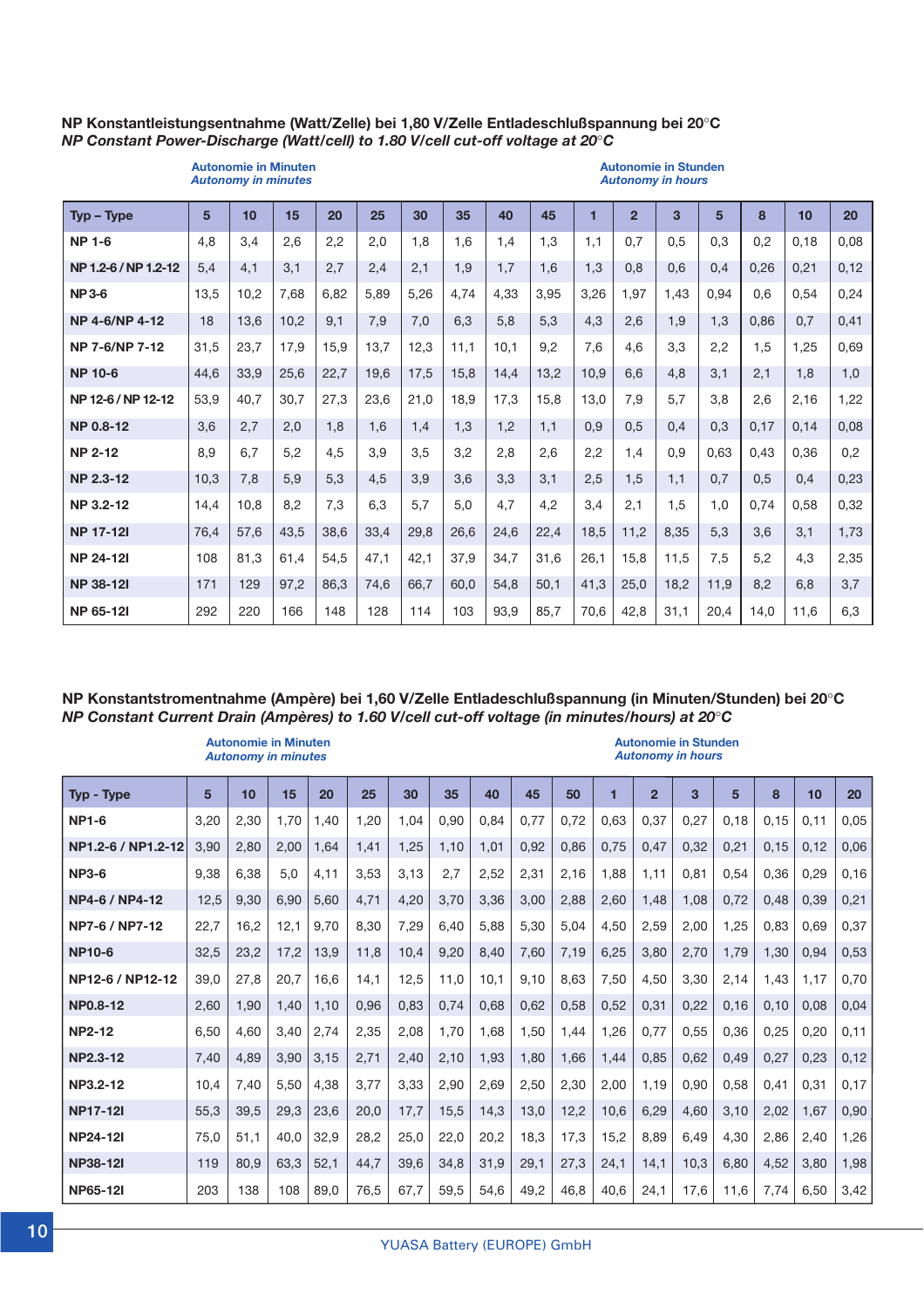#### **NP Konstantstromentnahme (Ampère) bei 1,65 V/Zelle Entladeschlußspannung (in Minuten/Stunden) bei 20**°**C** *NP Constant Current Drain (Ampères) to 1.65 V/cell cut-off voltage (in minutes/hours) at 20*°*C*

| <b>Autonomie in Minuten</b><br><b>Autonomy in minutes</b> |      |      |      |      |      |      |      |      | <b>Autonomie in Stunden</b><br><b>Autonomy in hours</b> |      |      |                |      |       |      |      |      |
|-----------------------------------------------------------|------|------|------|------|------|------|------|------|---------------------------------------------------------|------|------|----------------|------|-------|------|------|------|
| Typ - Type                                                | 5    | 10   | 15   | 20   | 25   | 30   | 35   | 40   | 45                                                      | 50   | 1    | $\overline{2}$ | 3    | 5     | 8    | 10   | 20   |
| <b>NP1-6</b>                                              | 2.91 | 2,20 | 1.70 | 1.40 | 1.15 | 1,02 | 0.90 | 0.83 | 0.75                                                    | 0.71 | 0.62 | 0.37           | 0,27 | 0.17  | 0.12 | 0.10 | 0,05 |
| NP1.2-6 / NP1.2-12                                        | 3,60 | 2.60 | 2,00 | 1.60 | 1,40 | 1,22 | 1,10 | 1.00 | 0,90                                                    | 0,85 | 0.74 | 0.44           | 0,32 | 0,21  | 0.14 | 0.12 | 0,06 |
| <b>NP3-6</b>                                              | 8,72 | 6.09 | 4.80 | 4.00 | 3,45 | 3,06 | 2.70 | 2,48 | 2,25                                                    | 2.12 | 1.85 | 1.09           | 0.80 | 0.52  | 0.35 | 0.29 | 0,15 |
| NP4-6 / NP4-12                                            | 12,2 | 8,70 | 6.60 | 5,50 | 4,70 | 4,10 | 3,70 | 3,31 | 3,00                                                    | 2,83 | 2,50 | 1.50           | 1,10 | 0,70  | 0,48 | 0,39 | 0,21 |
| NP7-6 / NP7-12                                            | 21,2 | 15.2 | 11.6 | 9.60 | 8,10 | 7,14 | 6,40 | 5.79 | 5,20                                                    | 4,95 | 4,40 | 2,56           | 1,86 | 1,22  | 0.82 | 0.68 | 0,36 |
| <b>NP10-6</b>                                             | 30,5 | 21,8 | 16,7 | 13,7 | 11,6 | 10,2 | 9,10 | 8,26 | 7,50                                                    | 7,07 | 6,15 | 3,65           | 2,65 | 1,80  | 1,17 | 0,97 | 0,52 |
| NP12-6 / NP12-12                                          | 36,5 | 26,0 | 20,0 | 16,4 | 13.9 | 12,2 | 10,9 | 9,92 | 9,00                                                    | 8,48 | 7,39 | 4,40           | 3,18 | 2,10  | 1,40 | 1,20 | 0,66 |
| <b>NP0.8-12</b>                                           | 2,50 | 1,80 | 1,40 | 1,10 | 0,94 | 0,82 | 0,74 | 0,68 | 0,60                                                    | 0,57 | 0,49 | 0,31           | 0,21 | 0, 16 | 0,94 | 0,08 | 0,04 |
| <b>NP2-12</b>                                             | 6.10 | 4.30 | 3.30 | 2,67 | 2,30 | 2,04 | 1,70 | 1.65 | 1.50                                                    | 1.41 | 1,30 | 0.76           | 0.55 | 0,35  | 0,25 | 0.19 | 0.11 |
| <b>NP2.3-12</b>                                           | 7.00 | 5.00 | 3,80 | 3,20 | 2,70 | 2,35 | 2,10 | 1.90 | 1.80                                                    | 1,63 | 1,42 | 0,90           | 0,61 | 0,40  | 0,27 | 0,22 | 0,12 |
| NP3.2-12                                                  | 9.80 | 6.90 | 5.30 | 4.40 | 3,68 | 3,27 | 2,90 | 2.65 | 2,40                                                    | 2,26 | 1.97 | 1.20           | 0.89 | 0.56  | 0.37 | 0.31 | 0.17 |
| <b>NP17-12I</b>                                           | 52,6 | 37,1 | 27,4 | 23,3 | 19,7 | 17,3 | 15,4 | 14,1 | 12,8                                                    | 12,0 | 10,5 | 6,20           | 4,60 | 2,97  | 2,10 | 1,65 | 0,89 |
| <b>NP24-12I</b>                                           | 70,6 | 49,0 | 38,4 | 32,0 | 27,8 | 24,5 | 21,8 | 19,8 | 18,1                                                    | 17,0 | 14,8 | 8,76           | 6,37 | 4,20  | 2,81 | 2,40 | 1,24 |
| <b>NP38-12I</b>                                           | 112  | 77,5 | 60.8 | 50,7 | 43,7 | 38,8 | 34,4 | 31,4 | 28,5                                                    | 26,9 | 23,4 | 13,9           | 10,1 | 6.64  | 4,45 | 3,80 | 1,96 |
| <b>NP65-12I</b>                                           | 191  | 133  | 104  | 86.7 | 75,3 | 66.3 | 58,9 | 53,7 | 48.6                                                    | 45,9 | 40,1 | 23.7           | 17,2 | 11,4  | 7,61 | 6.50 | 3,35 |

#### **NP Konstantstromentnahme (Ampère) bei 1,70 V/Zelle Entladeschlußspannung (in Minuten/Stunden) bei 20**°**C** *NP Constant Current Drain (Ampères) to 1.70 V/cell cut-off voltage (in minutes/hours) at 20*°*C*

| <b>Autonomie in Minuten</b><br><b>Autonomy in minutes</b> |      |      |      |      |      |      |      |      | <b>Autonomie in Stunden</b><br><b>Autonomy in hours</b> |      |      |                |      |      |      |      |      |
|-----------------------------------------------------------|------|------|------|------|------|------|------|------|---------------------------------------------------------|------|------|----------------|------|------|------|------|------|
| Typ - Type                                                | 5    | 10   | 15   | 20   | 25   | 30   | 35   | 40   | 45                                                      | 50   | 1    | $\overline{2}$ | 3    | 5    | 8    | 10   | 20   |
| <b>NP1-6</b>                                              | 2.80 | 1.94 | 1.54 | 1,40 | 1,12 | 0.99 | 0.90 | 0.81 | 0.74                                                    | 0.69 | 0.61 | 0.36           | 0,26 | 0.17 | 0.11 | 0.10 | 0.05 |
| NP1.2-6 / NP1.2-12                                        | 3,29 | 2,40 | 1.90 | 1,56 | 1,35 | 1,19 | 1,10 | 0.97 | 0,88                                                    | 0.83 | 0.73 | 0,43           | 0,31 | 0.21 | 0.14 | 0.11 | 0,06 |
| <b>NP3-6</b>                                              | 8,22 | 5,83 | 4.62 | 3,90 | 3,37 | 2,97 | 2,70 | 2,43 | 2,22                                                    | 2,08 | 1.82 | 1,08           | 0,78 | 0.51 | 0.34 | 0,29 | 0,15 |
| NP4-6 / NP4-12                                            | 11,2 | 7,77 | 6,30 | 5,40 | 4,60 | 3,96 | 3.60 | 3,30 | 2,90                                                    | 2,78 | 2,42 | 1,50           | 1,04 | 0,68 | 0,46 | 0,38 | 0,20 |
| NP7-6 / NP7-12                                            | 19,5 | 13,6 | 10.8 | 9,40 | 7,87 | 6,93 | 6,30 | 5,67 | 5,10                                                    | 4.86 | 4.30 | 2.60           | 1,82 | 1,20 | 0.81 | 0.67 | 0,35 |
| <b>NP10-6</b>                                             | 28,0 | 20,0 | 15.4 | 13,5 | 11,2 | 9,90 | 9,00 | 8,20 | 7,30                                                    | 6,94 | 6,10 | 3.60           | 2,60 | 1,71 | 1,15 | 0.95 | 0,51 |
| NP12-6 / NP12-12                                          | 33,5 | 24,0 | 19.0 | 16,1 | 13,6 | 11,9 | 10.8 | 9,80 | 8,80                                                    | 8,33 | 7,30 | 4,32           | 3,12 | 2,05 | 1,38 | 1,14 | 0,61 |
| <b>NP0.8-12</b>                                           | 2,30 | 1,55 | 1,30 | 1,10 | 0,90 | 0,79 | 0,74 | 0,68 | 0,57                                                    | 0,56 | 0,49 | 0,29           | 0,21 | 0,15 | 0,09 | 0,08 | 0,04 |
| <b>NP2-12</b>                                             | 5.60 | 3,88 | 3,20 | 2,60 | 2,25 | 1,98 | 1.70 | 1.62 | 1,50                                                    | 1,39 | 1,21 | 0,75           | 0,54 | 0,34 | 0,23 | 0.19 | 0,10 |
| NP2.3-12                                                  | 6,50 | 4,60 | 3,60 | 3,10 | 2,58 | 2,30 | 2,10 | 1.86 | 1,58                                                    | 1,60 | 1,39 | 0,90           | 0,60 | 0,39 | 0,26 | 0,22 | 0,12 |
| NP3.2-12                                                  | 8.76 | 6.40 | 4.92 | 4,30 | 3,60 | 3,17 | 2,80 | 2,59 | 2,30                                                    | 2,22 | 1,94 | 1,20           | 0.87 | 0.55 | 0,39 | 0.31 | 0,16 |
| <b>NP17-12I</b>                                           | 47,6 | 34,0 | 26.9 | 22,9 | 19,2 | 16,8 | 15,3 | 13,9 | 12,5                                                    | 11,8 | 10.3 | 6,12           | 4,50 | 2,91 | 1,95 | 1,62 | 0,86 |
| <b>NP24-12I</b>                                           | 66,7 | 46,6 | 36.9 | 31,2 | 27,3 | 24,0 | 21,6 | 19,4 | 17,6                                                    | 16,7 | 14,6 | 8.63           | 6,24 | 4,10 | 2,76 | 2,39 | 1,21 |
| <b>NP38-12I</b>                                           | 106  | 73,8 | 58,5 | 49,4 | 43,2 | 38,0 | 34,1 | 30,8 | 27,9                                                    | 26,4 | 23,0 | 13,7           | 9,90 | 6,50 | 4,37 | 3,78 | 1,92 |
| <b>NP65-12I</b>                                           | 181  | 126  | 100  | 84,4 | 73,9 | 65,0 | 58,2 | 52,6 | 47,9                                                    | 45,1 | 39,4 | 23,4           | 16,9 | 11,1 | 7,48 | 6,47 | 3,28 |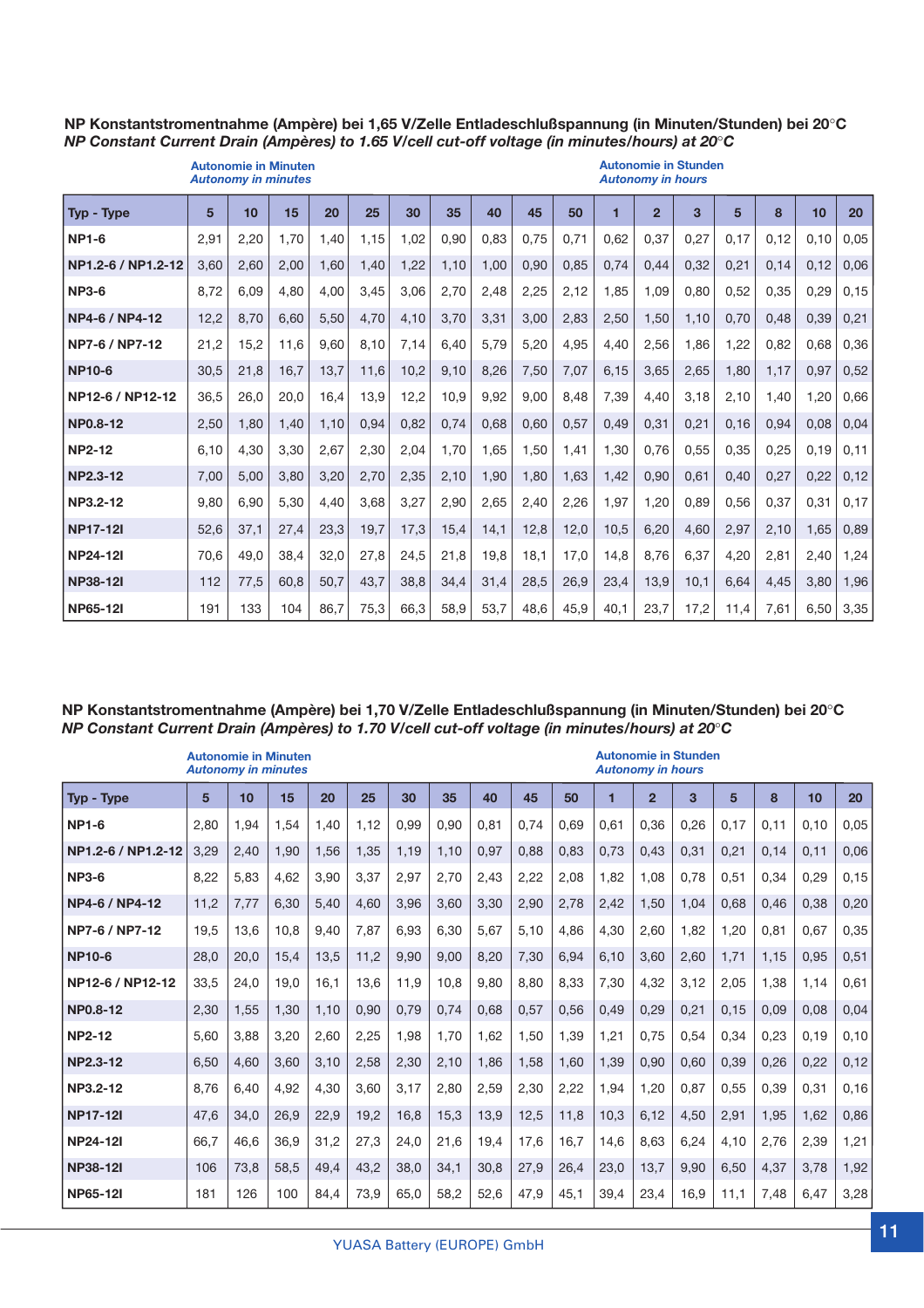#### **NP Konstantstromentnahme (Ampère) bei 1,75 V/Zelle Entladeschlußspannung (in Minuten/Stunden) bei 20**°**C** *NP Constant Current Drain (Ampères) to 1.75 V/cell cut-off voltage (in minutes/hours) at 20*°*C*

|                    | <b>Autonomie in Minuten</b><br><b>Autonomy in minutes</b> |      |      |      |      |      |      |      | <b>Autonomie in Stunden</b><br><b>Autonomy in hours</b> |      |      |                |      |       |      |      |      |
|--------------------|-----------------------------------------------------------|------|------|------|------|------|------|------|---------------------------------------------------------|------|------|----------------|------|-------|------|------|------|
| Typ - Type         | 5                                                         | 10   | 15   | 20   | 25   | 30   | 35   | 40   | 45                                                      | 50   | 1    | $\overline{2}$ | 3    | 5     | 8    | 10   | 20   |
| <b>NP1-6</b>       | 2.58                                                      | 2.00 | 1.47 | 1.24 | 1.07 | 0.95 | 0.85 | 0.78 | 0.73                                                    | 0.66 | 0.58 | 0.36           | 0,26 | 0.16  | 0.11 | 0.09 | 0,05 |
| NP1.2-6 / NP1.2-12 | 3,09                                                      | 2,40 | 1,90 | 1,48 | 1,28 | 1,20 | 1,10 | 0,95 | 0,83                                                    | 0,80 | 0,70 | 0,40           | 0,30 | 0,20  | 0,13 | 0,11 | 0,06 |
| <b>NP3-6</b>       | 7,73                                                      | 5,56 | 4,41 | 3,70 | 3,21 | 2,86 | 2,55 | 2,34 | 2,19                                                    | 1,99 | 1.74 | 1,01           | 0,75 | 0,49  | 0,33 | 0.28 | 0,15 |
| <b>NP4-6</b>       | 10.4                                                      | 7,80 | 6,20 | 5,20 | 4,40 | 3,90 | 3,50 | 3,20 | 2,80                                                    | 2,65 | 2,40 | 1,40           | 1,00 | 0.66  | 0.46 | 0.37 | 0,20 |
| NP7-6 / NP7-12     | 18.2                                                      | 13.6 | 11.0 | 9,00 | 7,70 | 6,67 | 6.10 | 5.60 | 5.00                                                    | 4.64 | 4,20 | 2,50           | 1,80 | 1,15  | 0.78 | 0.65 | 0,35 |
| <b>NP10-6</b>      | 25,8                                                      | 19,5 | 15,5 | 12,9 | 11,1 | 9,70 | 8.80 | 7,81 | 7,10                                                    | 6,62 | 6,00 | 3,50           | 2,60 | 1,65  | 1,11 | 0,93 | 0,50 |
| NP12-6 / NP12-12   | 31,3                                                      | 23,4 | 18.6 | 15,5 | 13,3 | 11,6 | 10,5 | 9.60 | 8.60                                                    | 7,95 | 7,20 | 4,02           | 3,11 | 1,98  | 1,33 | 1,11 | 0,60 |
| NP0.8-12           | 2,06                                                      | 1,48 | 1,30 | 0,99 | 0,86 | 0,76 | 0,71 | 0.63 | 0,57                                                    | 0,53 | 0,47 | 0,27           | 0,20 | 0, 15 | 0,09 | 0.08 | 0,04 |
| <b>NP2-12</b>      | 5,16                                                      | 3,90 | 3,20 | 2,47 | 2,30 | 2,00 | 1.70 | 1,56 | 1,40                                                    | 1.33 | 1,16 | 0.74           | 0,53 | 0,33  | 0,22 | 0,19 | 0,11 |
| <b>NP2.3-12</b>    | 5,92                                                      | 4,50 | 3.60 | 3,00 | 2,60 | 2,30 | 2,00 | 1,90 | 1.60                                                    | 1,52 | 1,40 | 0,77           | 0,58 | 0,38  | 0,26 | 0,21 | 0,12 |
| NP2.8-12           | 7,26                                                      | 5,50 | 4,30 | 3,70 | 3,00 | 2,67 | 2,50 | 2,30 | 2,00                                                    | 1,85 | 1,70 | 0,97           | 0,70 | 0,46  | 0,33 | 0,26 | 0,14 |
| NP3.2-12           | 8,40                                                      | 6,30 | 4,90 | 4,20 | 3,60 | 3,10 | 2,80 | 2,60 | 2,30                                                    | 2,12 | 2,00 | 1,10           | 0,86 | 0,53  | 0,38 | 0,30 | 0,16 |
| <b>NP17-12I</b>    | 44,3                                                      | 33,1 | 26,3 | 21,9 | 18,8 | 16,4 | 14,8 | 13,6 | 12,1                                                    | 11,3 | 9,86 | 6,00           | 4,40 | 2,80  | 1,88 | 1,57 | 0,87 |
| <b>NP24-12I</b>    | 61,9                                                      | 44,4 | 35,3 | 29,6 | 26,7 | 22,9 | 21,1 | 18,8 | 17,1                                                    | 15,9 | 14,1 | 8,14           | 6,00 | 3,95  | 2,66 | 2,38 | 1,20 |
| <b>NP38-12I</b>    | 97.9                                                      | 70.4 | 55.9 | 46,9 | 42,1 | 36,2 | 33,3 | 29,7 | 27,2                                                    | 25,2 | 22,0 | 12,9           | 9,50 | 6,26  | 4,21 | 3.76 | 1,90 |
| <b>NP65-12I</b>    | 168                                                       | 120  | 95.6 | 80.3 | 71,9 | 61,9 | 57,1 | 50.8 | 46.5                                                    | 43.1 | 38.2 | 21,8           | 16,3 | 10.7  | 7,20 | 6.44 | 3,25 |

#### **NP Konstantstromentnahme (Ampère) bei 1,80 V/Zelle Entladeschlußspannung (in Minuten/Stunden) bei 20**°**C** *NP Constant Current Drain (Ampères) to 1.80 V/cell cut-off voltage (in minutes/hours) at 20*°*C*

| <b>Autonomie in Minuten</b><br><b>Autonomy in minutes</b> |      |      |      |      |      |      |      |      |      | <b>Autonomie in Stunden</b><br><b>Autonomy in hours</b> |      |                |      |      |       |      |      |
|-----------------------------------------------------------|------|------|------|------|------|------|------|------|------|---------------------------------------------------------|------|----------------|------|------|-------|------|------|
| Typ - Type                                                | 5    | 10   | 15   | 20   | 25   | 30   | 35   | 40   | 45   | 50                                                      | 1    | $\overline{2}$ | 3    | 5    | 8     | 10   | 20   |
| <b>NP1-6</b>                                              | 2.60 | 1.77 | 1.41 | 1.18 | 1,10 | 1,00 | 0.85 | 0.75 | 0.68 | 0.63                                                    | 0.56 | 0.36           | 0,26 | 0.16 | 0.11  | 0.09 | 0,05 |
| NP1.2-6 / NP1.2-12                                        | 2,93 | 2,20 | 1,69 | 1,50 | 1,30 | 1,20 | 1,00 | 0,90 | 0,84 | 0,76                                                    | 0,68 | 0,40           | 0,29 | 0,19 | 0, 13 | 0,11 | 0,06 |
| <b>NP3-6</b>                                              | 7,32 | 5,31 | 4,23 | 3,53 | 3,06 | 2,73 | 2,55 | 2,24 | 2,04 | 1,90                                                    | 1,67 | 1,09           | 0,79 | 0,52 | 0,35  | 0,29 | 0,15 |
| NP4-6 / NP4-12                                            | 9,90 | 7,40 | 5,63 | 5,00 | 4,30 | 3,80 | 3,40 | 2,99 | 2,80 | 2,53                                                    | 2,22 | 1,40           | 0,96 | 0,70 | 0,44  | 0,35 | 0,19 |
| NP7-6 / NP7-12                                            | 17,4 | 13,0 | 9.86 | 8.70 | 7,40 | 6.70 | 6,14 | 5,40 | 4,80 | 4,43                                                    | 3,89 | 2,39           | 1,69 | 1,11 | 0.76  | 0,62 | 0,35 |
| <b>NP10-6</b>                                             | 24,8 | 18,6 | 14,1 | 12,4 | 10,7 | 9,50 | 8,50 | 7,71 | 6,90 | 6,33                                                    | 5,56 | 3,33           | 2,49 | 1,59 | 1,07  | 0,92 | 0,48 |
| NP12-6 / NP12-12                                          | 29.8 | 22,3 | 16,9 | 14,8 | 12,8 | 11,4 | 10,2 | 9,20 | 8,30 | 7,60                                                    | 6.80 | 4,10           | 2,89 | 1,91 | 1,28  | 1,10 | 0,57 |
| <b>NP0.8-12</b>                                           | 1,95 | 1,46 | 1,13 | 0,94 | 0,86 | 0,80 | 0,70 | 0,60 | 0,57 | 0,51                                                    | 0,47 | 0,27           | 0,19 | 0,15 | 0,09  | 0,07 | 0,04 |
| <b>NP2-12</b>                                             | 4,88 | 3.69 | 2,82 | 2,35 | 2,10 | 1,90 | 1,70 | 1,49 | 1,40 | 1,27                                                    | 1,20 | 0,74           | 0,48 | 0,32 | 0,21  | 0,18 | 0,10 |
| NP2.3-12                                                  | 5,61 | 4,30 | 3,29 | 2,71 | 2,35 | 2,20 | 2,00 | 1,80 | 1,60 | 1,46                                                    | 1,28 | 0,77           | 0,55 | 0,37 | 0,25  | 0,20 | 0,11 |
| NP3.2-12                                                  | 7,85 | 5.90 | 4.51 | 3.90 | 3,40 | 3.10 | 2,70 | 2,50 | 2,20 | 2,03                                                    | 1.78 | 1,10           | 0,77 | 0,51 | 0,37  | 0,29 | 0,15 |
| <b>NP17-12I</b>                                           | 42,2 | 31,6 | 23,9 | 21,1 | 18,1 | 16,1 | 14,5 | 13,1 | 11,8 | 10,8                                                    | 9,60 | 5,80           | 4,30 | 2,70 | 1,82  | 1,50 | 0,85 |
| <b>NP24-12I</b>                                           | 58,5 | 42,5 | 33.8 | 28,2 | 25,6 | 21,8 | 20,5 | 17,9 | 16.6 | 15,2                                                    | 13.3 | 8,00           | 5,78 | 3,82 | 2,57  | 2,36 | 1,14 |
| <b>NP38-12I</b>                                           | 92,7 | 67,9 | 53,5 | 44,7 | 40,5 | 34,6 | 32,4 | 28,4 | 26,4 | 24,1                                                    | 21,1 | 12,7           | 9,40 | 6,03 | 4,06  | 3,36 | 1,81 |
| <b>NP65-12I</b>                                           | 159  | 116  | 91,6 | 76,5 | 69,4 | 59,1 | 54,5 | 48,5 | 45,1 | 41,1                                                    | 36,1 | 21,7           | 15,7 | 10,3 | 6,95  | 6,40 | 3,26 |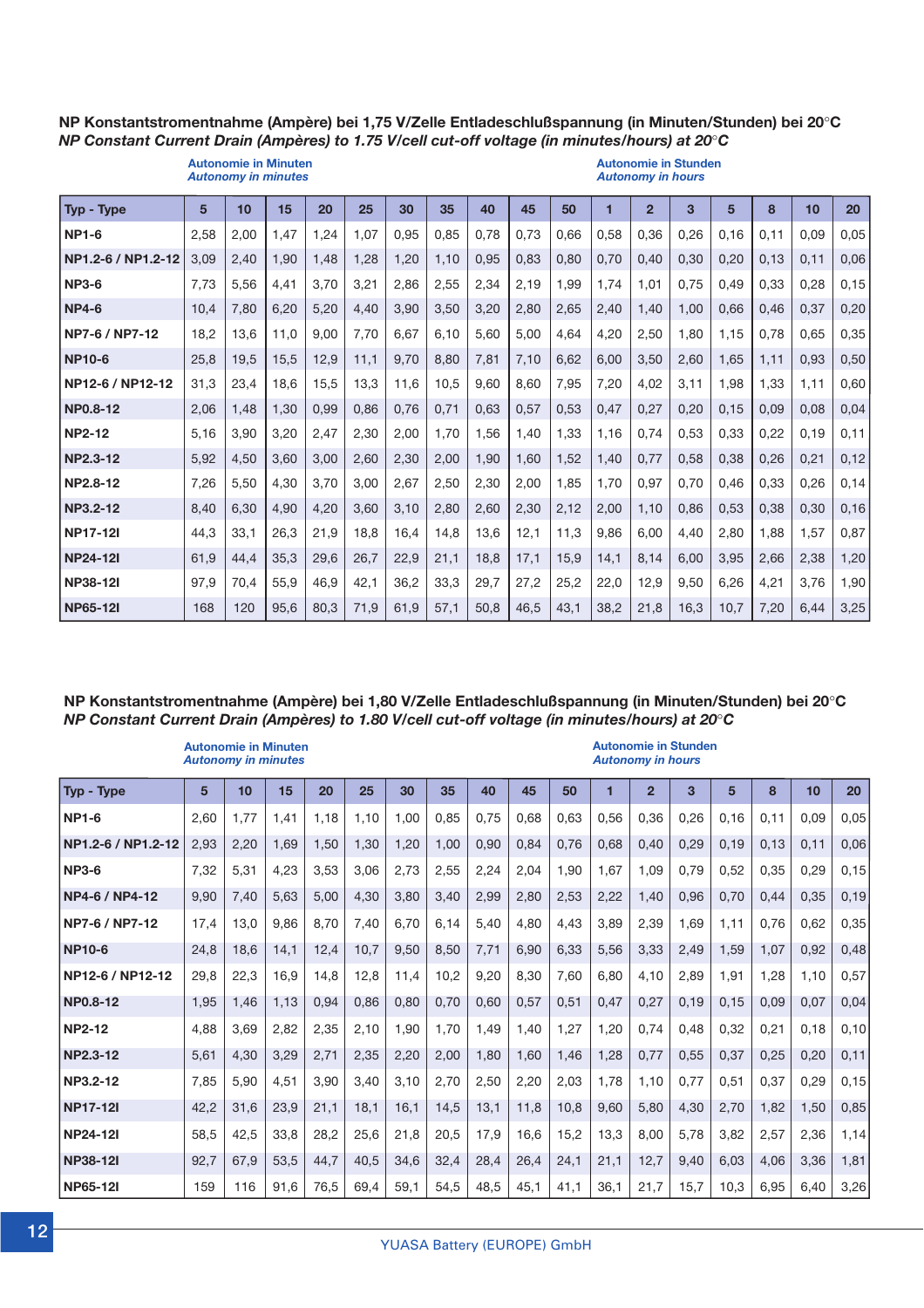#### **Installations-, Behandlungs- und Wartungsvorschriften –** *Installation, Commissioning and Maintenance Guide*

#### **1.0 Lagerung –** *Storage*

Falls die Batterien nicht sofort installiert und in Betrieb genommen werden sollen, ist es empfehlenswert, die Batterien in den Kartons zu belassen und an einem kühlen, sauberen und trockenen Ort zu lagern. Bei einer Lagerung über 6-9 Monate ab Produktionsdatum können die Batterien durch eine Ergänzungsladung auf ihre volle Kapazität aufgeladen werden.

*If the batteries are not to be installed immediately, keep them boxed and stored in a cool, clean and dry place. If the batteries are to be stored for six months or more from date of production, a supplementary charge can be carried out to restore their full capacity.*

#### **2.0 Sichtkontrolle bei Entnahme –** *Unpacking and Inspection*

**Vorsicht:** Batterien sind elektrochemisch permanent aktiv und spannungsführend – verbinden Sie daher nicht die Batteriepole direkt oder überbrücken Sie diese nie ohne Lastwiderstand.

Überprüfen Sie jede Batterielieferung in Bezug auf Transportschäden. Stellen Sie sicher, daß die Lieferung alle Gegenstände umfaßt, die auf dem Lieferschein oder auf der Rechnung aufgeführt sind, wie z. B. Verbinder, Abdeckkappen etc. Entnehmen Sie jede Batterie vorsichtig und achten Sie darauf, daß die Batteriepole nicht beschädigt werden. Prüfen Sie jede Batterie auf mechanische Beschädigung wie Risse oder Deformationen des Batteriegehäuses oder der Batteriepole. Messen Sie die offene Klemmenspannung, die pro Zelle über 2,1V liegen sollte.

*Danger: Batteries are electrochemically live at all times. Do not short circuit the battery terminals.*

*Inspect the battery consignment for signs of transport damage. Ensure the consignment has all items listed on the delivery note or invoice, i.e. batteries, cables, shrouds etc.*

*While unpacking each battery, take care not to drop anything on the terminals. Inspect each battery for physical damage such as cracks or distortion of the case and terminals.*

*Measure the battery open circuit terminal voltage which should be > 2.1 Volt/cell o.c.v.*

#### **3.0 Ergänzungsladung –** *Supplementary charge*

Um eine optimale Gebrauchsdauer zu erzielen, sollte vor Inbetriebnahme eine Ergänzungsladung bei einer offenen Klemmenspannung kleiner als 2,1 V/Zelle erfolgen.

*To ensure maximum service life, a supplementary charge should be carried out if the open circuit voltage is less than 2.1 Volts per cell.*

Führen Sie die Ergänzungsladung gemäß folgender Tabelle durch:

*A supplementary charge should be applied in accordance with figures shown in the table below:*

#### **Ergänzungsladung NP –** *Supplementary charge for the NP Battery range*

| Lagerdauer in Bezug auf Produktionsdatum | Ladespannung/Zelle      | Ladezeit                    |
|------------------------------------------|-------------------------|-----------------------------|
| <b>Storage Period</b>                    | Charge Voltage per Cell | <b>Charge Time</b>          |
| weniger als 1 Jahr                       | 2.275 V/Zelle           | länger als 72 Stunden       |
| less than 1 year                         | 2,275V/cell             | more than 72 hours          |
| 12 Monate und länger                     | 2,35 V/Zelle            | mind. 48 Std; max. 144 Std. |
| vear and more                            | 2,35 V/cell             | 48 to 144 hours             |

Nach erfolgter Ladung prüfen Sie bitte die offene Klemmenspannung, die nach dem Ende des Ladevorgangs über 2,15 Volt/Zelle innerhalb 24 Stunden liegen sollte. Falls dieser Wert nicht erreicht wird, sollte die Batterie einmal entladen und wieder aufgeladen werden.

*After completion of charging, please check that the battery open circuit voltage is above 2,15 Volts / cell within 24 hours from the end of charge. If not, one discharge/charge cycle will improve o.c.v. performance.*

T.

 $\mathbf{I}$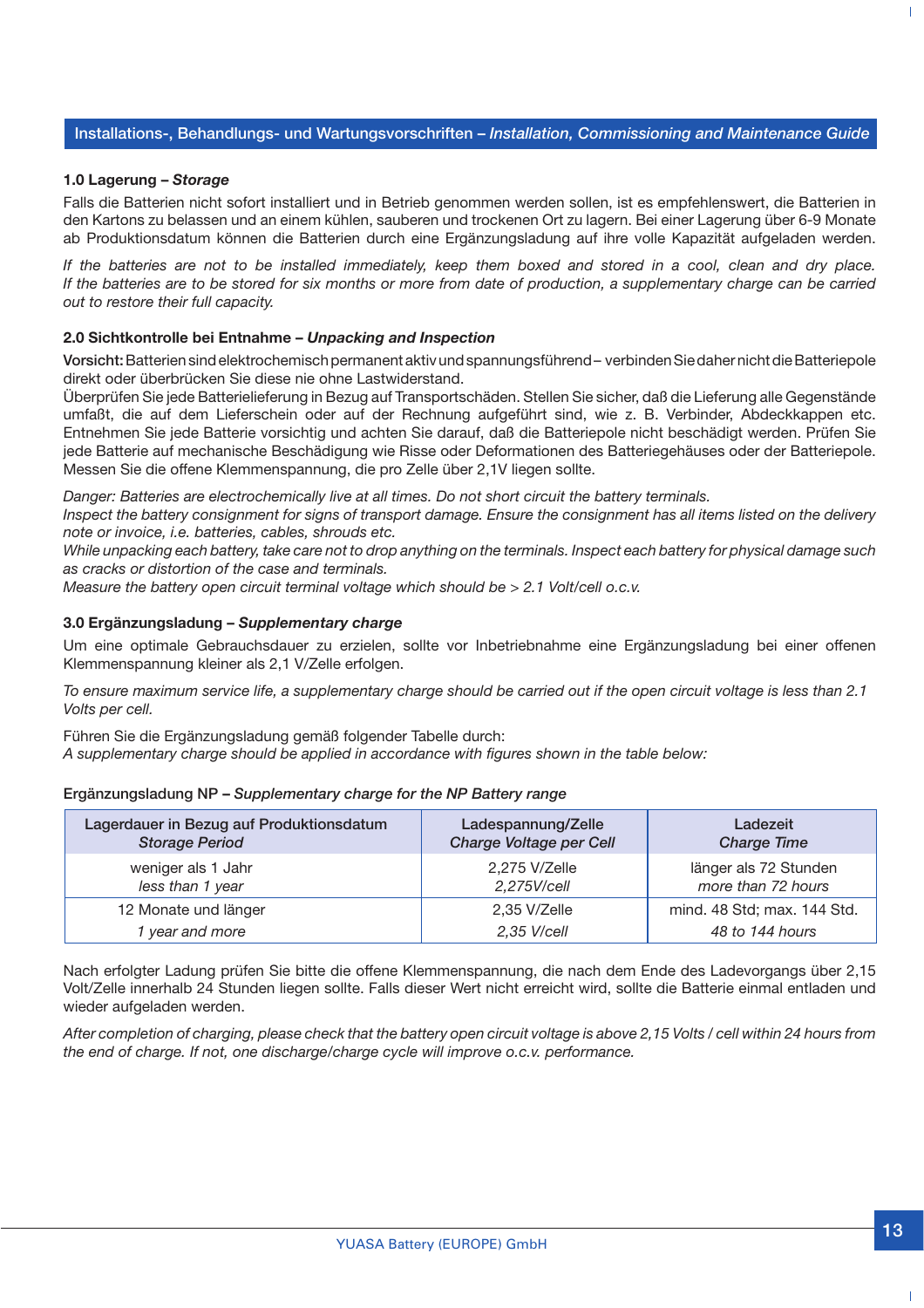#### **4.0 Check-Liste vor der Installation –** *Pre-installation Check list*

**Vorsicht:** Batterien dürfen nicht in abgeschlossenen Behältnissen betrieben werden. Sorgen Sie für eine ausreichende Belüftung gemäß EN50272-2:2001. **Zu beachten:** Eine permanente Batterietemperatur über 20°C reduziert die Gebrauchsdauer (siehe dazu Tabelle Abschnitt 5.1.) *Danger: Batteries must not be installed in a sealed container. Please check for sufficient ventilation according to EN 50272-2:2001. A battery operational temperature of more than 20*°*C reduces the service life (see table in section 5.1.).*

#### **4.1. Installation –** *Installation*

 $\overline{\phantom{a}}$ 

Verwenden Sie einen Drehmomentschlüssel zur Montage der Blockverbinder. Stellen Sie das Drehmoment gemäß Tabelle 4.3 ein. Arbeiten Sie nur mit isoliertem Werkzeug! Beim Hantieren mit Batterien empfiehlt sich das Ablegen jeglichen Schmucks, Uhren und Ringen. Bei der Installation muss ein Luftspalt von 5-10 mm zwischen den einzelnen Blöcken vorgesehen werden. Achten Sie auf den Sicherheitsabstand zwischen Batterien und funkenbildenden Betriebsmitteln. Das Batteriegehäuse besteht aus "ABS"-Kunststoff und darf nicht mit organischen Lösungsmitteln oder Klebstoffen in Berührung kommen.

*Please use a torque wrench to fasten the connectors onto the battery terminals. The torque should be adjusted according to the values shown in table 4.3. Please use only insulated tools! Remove all jewellery, watches and rings. If rings cannot be removed, insulate them with 3 layers of insulating tape. For sufficient installation, a distance of 5-10 mm between the battery blocks is necessary. Do not install the batteries close to any source of ignition, such as electrical switches or any components that may produce sparks.*

*The battery case is made from ABS resin, do not place it in an atmosphere with organic solvents or adhesive material.*

#### **4.2 Verbinden von Batterien -** *Battery Connection*

Beim Verbinden von Batterien zu Batteriesträngen gehen Sie bitte methodisch vor. Verbinden Sie den negativen Anschlusspol einer Batterie mit dem positiven Anschlusspol der nächsten Batterie, und so weiter. Am Ende verbinden Sie die positive und negative Endableitung mit der Last oder dem Gleichrichter. Zur Parallelschaltung mehrerer Batteriestränge führen Sie alle positiven Endableiter auf den Pluspol und alle negativen Endableiter auf den Minuspol einer Sammelschiene oder Klemmleiste. Isolieren Sie alle Batteriepole.

*When connecting batteries in a series string, always work methodically. Connect the negative terminal of one battery to the positive terminal of the next battery, and so on. Finally connect the positive and negative take-off loads to the system load or rectifier. For parallel connection of several battery strings, connect all positive take-offs to the positive terminal and all negative take-offs to the negative terminal of a bus bar or terminal block. Ensure all battery terminals are insulated.*

#### **4.3. Drehmomente der Polschrauben –** *Fastening terminal bolts*

**Die folgende Tabelle zeigt die optimalen Drehmomente für die Batteriepole.** *The following table shows the optimal torque settings for terminal bolts.*

| <b>Batterie</b><br><b>Battery</b> | Gewindedurchmesser<br><b>Bolt Diameter</b> | Drehmoment (Nm)<br><b>Fastening Torque (Nm)</b> |
|-----------------------------------|--------------------------------------------|-------------------------------------------------|
| NP 17 -12I                        | M 5                                        | $2-3$ Nm                                        |
| NP 24 -121                        | M 5                                        | $2-3$ Nm                                        |
| NP 38 -121                        | M 5                                        | $2-3$ Nm                                        |
| NP 65 -121                        | М<br>6                                     | <b>Nm</b>                                       |

Bei starker Überschreitung der o.g. Drehmomente können die Anschlusspole der Batterien zerstört werden. *If the above mentioned torques are exceeded seriously, the battery terminals may be damaged.*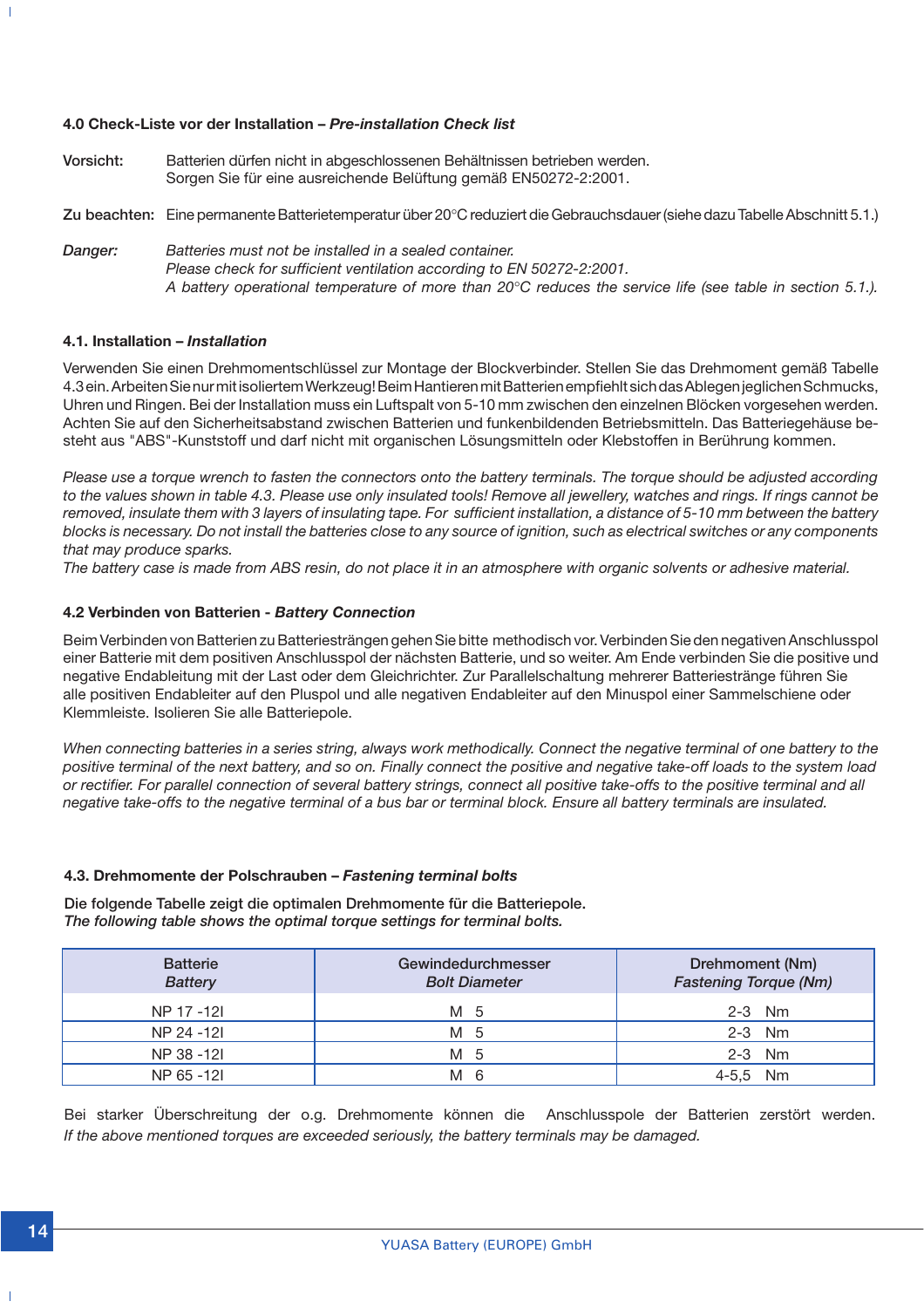#### **5.0 Aufladen und Inbetriebnahme –** *Charging and Commissioning*

Nach dem Verschalten der Batterien kann die Ladespannung zugeschaltet werden. Die Schwebeladespannung beträgt 2,275 Volt/Zelle +/-1% bei 20°C. Nach 12-24 Stunden steht die Batteriekapazität zur Verfügung. *After connecting the battery system, the charge voltage can be applied. The float charge voltage is 2,275 V/cell +/-1% at 20*°*C. The nominal capacity is achieved after 12-24 hours charging.*

#### **5.1. Schwebeladespannung, Temperatur und Gebrauchsdauer –** *Float charge voltage, Temperature and Design Life*

Bei von 20°C abweichenden Batterietemperaturen muss mit -3mV/Zelle/°C kompensiert werden (siehe nachfolgende Tabelle). Vorsicht: Eine erhöhte Batterietemperatur wirkt sich negativ auf die Gebrauchsdauer unter Schwebeladespannung aus. *If the battery temperature is not 20*°*C, the charging voltage must be compensated by -3mV/cell/*°*C (see the table below). Caution: High operational temperature will have a severely detrimental effect on the battery life.*

| Batterietemperatur [°C]<br>Operational Temperature [°C] | Schwebeladespannung [V/Zelle]<br>Float Charge Voltage [V/cell] | Gebrauchsdauer (unverb.) [Jahre]<br>Expected Battery Life (noncommittal) [years] |  |  |  |  |
|---------------------------------------------------------|----------------------------------------------------------------|----------------------------------------------------------------------------------|--|--|--|--|
|                                                         | 2,335                                                          | 5                                                                                |  |  |  |  |
| 5                                                       | 2,320                                                          | ۰h                                                                               |  |  |  |  |
| 10                                                      | 2,305                                                          | 5                                                                                |  |  |  |  |
| 15                                                      | 2,290                                                          | 5                                                                                |  |  |  |  |
| 20                                                      | 2,275                                                          | 5                                                                                |  |  |  |  |
| 25                                                      | 2,260                                                          | 3,5                                                                              |  |  |  |  |
| 30                                                      | 2,245                                                          | 2,5                                                                              |  |  |  |  |
| 35                                                      | 2,230                                                          | 1,75                                                                             |  |  |  |  |
| 40                                                      | 2,215                                                          | 1,25                                                                             |  |  |  |  |
| 45                                                      | 2,200                                                          | 10 Monate / months                                                               |  |  |  |  |
| 50                                                      | 2,185                                                          | 7,5 Monate / months                                                              |  |  |  |  |

**5.2. Entladeschlußspannung –** *Setting a Cut-Off Voltage*

Bei einer Entladung fällt die Batteriespannung unter ihren Nennwert von 2 Volt pro Zelle. Um einer zu tiefen Entladung und den daraus resultierenden Schäden entgegen zu wirken, darf die Entladeschlußspannung 1,6 V/Zelle nicht unterschreiten.

*During the discharge, the battery voltage will fall below the nominal value of 2 Volts per cell. In order to prevent over-discharging and possible damage to the battery, the cut-off voltage must not be below 1.6 Volts per cell.*

#### **5.3. AC Ripple Current – effektive Welligkeit des Ladegleichstromes –** *AC Ripple Current (the AC component on the DC charge current)*

Um eine optimale Gebrauchsdauer der Batterie zu erzielen, sollte die gemessene Welligkeit (R.M.S.) beim Gleichstrom möglichst gegen "0" streben und auf jeden Fall kleiner als 0,1 C für Kapazitäten bis zu 17 Ah und kleiner als 0,05 C(A) bei Kapazitäten ab 24 Ah sein.

*To obtain maximum service life of the battery, the value of measured AC ripple at R.M.S. on the DC charge current should be Zero but by no means more than 0,1 C for battery capacities up to 17 Ah and not more than 0,05 C(A) for capacities more than 24 Ah.*

#### **6.0 Inspektion und Wartung –** *Inspection and Maintenance*

Um Problemen während des Betriebes vorzubeugen, wird empfohlen, die Batterien alle 6 Monate mit einem Kapazitätstest zu entladen und wieder voll aufzuladen. Während eines einjährigen Wartungsintervalls sollten die Blockspannungen während der Ladung und der Spannungsverlauf während der Entladung registriert werden. Den Höchstwert der Batterietemperatur zwischen den Inspektionen sollte ein Temperaturstreifen festhalten. Im Rahmen einer verlängerten Garantie sind diese und andere Werte zur Registrierung und Begutachtung YUASA Battery (EUROPE) GmbH Düsseldorf vorzulegen. Wartungsformblätter sind auf Wunsch erhältlich.

*To prevent battery problems, the inspection and maintenance procedures outlined need to be implemented. During annual service inspections, take and log the voltage readings per battery block and make them accessible to* YUASA Battery (EUROPE) GmbH. *This will act as a historical battery system record which will assist in the early detection of possible system problems before they have a chance to develop (Voltage log sheet on request available from* YUASA Battery (EUROPE) GmbH*).*

#### **7.0 Kundenservice –** *Customer Service*

In Zweifelsfällen und bei sonstigen technischen Fragen wenden Sie sich bitte an den technischen Kundendienst Ihres Distributors/Händlers oder an YUASA Battery (EUROPE) GmbH: Tel.: +49 / (0) 211/417 90-16 · Fax: +49 / (0) 211/417 90-11

*If you have any queries concerning your battery system please contact the technical department of your local distributor/ dealer or* YUASA Battery (EUROPE) GmbH*: Tel. : +49 / (0) 211/ 417 90-16 · Fax: +49 / (0) 211/ 417 90-11*

 $\mathbf{I}$ 

 $\mathbf{I}$